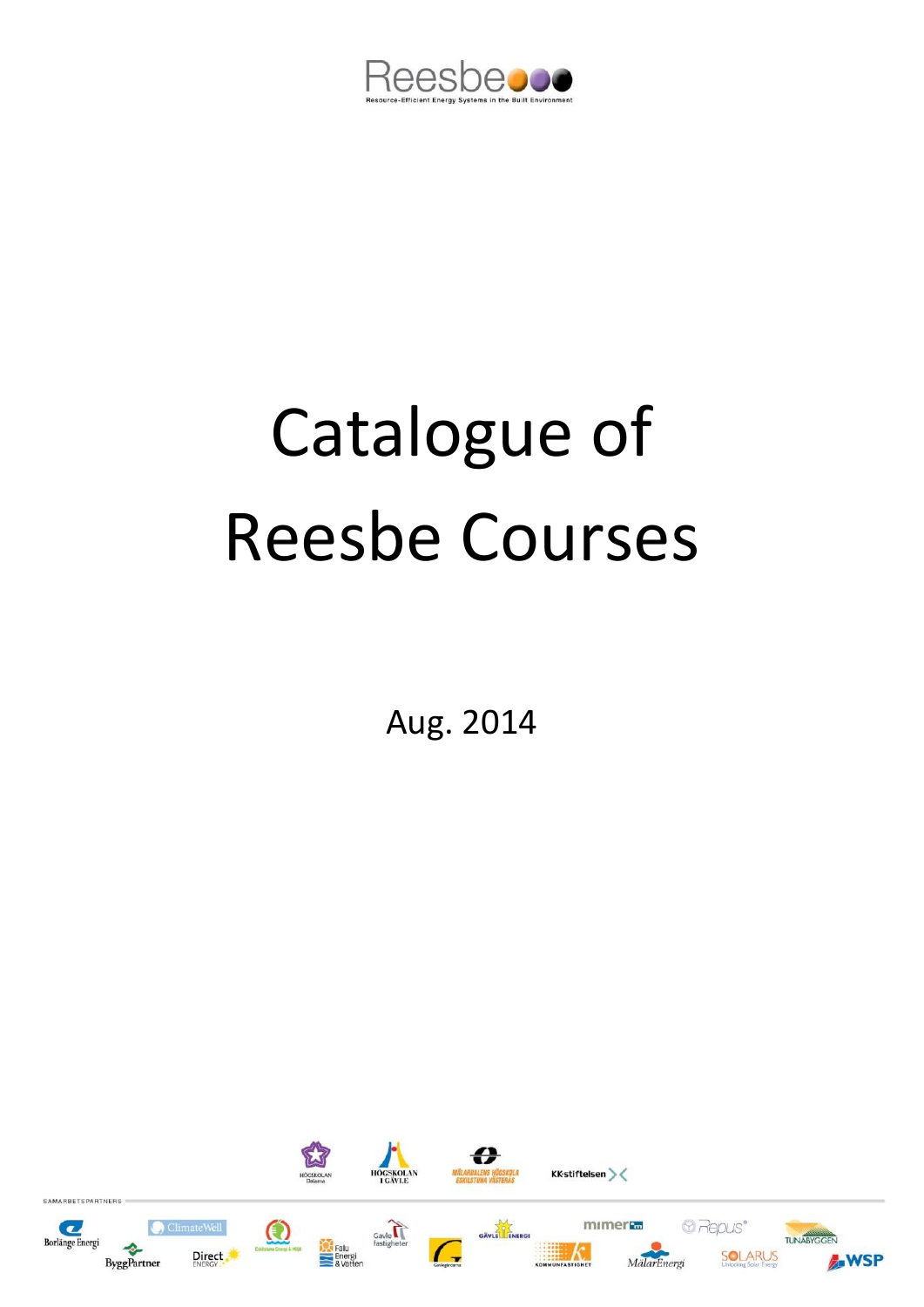

# **Seminar Course with Scientific Writing, part I and II**

### **Extent**

2,5 + 2,5 ECTS

# **Objectives**

The main objective of the course is to train the doctoral student in communicative tasks and procedures encountered in doctoral studies and research. This includes various aspects of scientific writing, publication and presentation of research outcomes, as well as exercises and preparation for licentiate seminar and doctoral dissertation. Another objective is to provide a forum for the preparation of proposals of PhD projects.

#### **Contents**

Part 1:

- autumn 13: proposals of own project, literature search;
- spring 14: sustainability in the energy sector from a macroeconomic perspective;
- autumn 14: critical literature review, reference management systems;
- spring 15: poster preparation, using own material, and;
- autumn 15: scientific writing (own publication), plagiarism.

#### Part 2:

- spring 16: rehearsal before licentiate seminar;
- autumn 16: papers in process, oral presentation and opposition/preparation of applications for funding;
- spring 17: papers in process, oral presentation and opposition;
- autumn 17: papers in process, oral presentation and opposition, and;
- spring 18: rehearsal before doctoral dissertation.

The contents are preliminary and open to suggestions on thematic topics in participation with the companies.

#### **After completed course**

The doctoral student should:

- be able to use scientific databases to find relevant literature;
- demonstrate ability to critically, independently, and creatively, and with scientific accuracy identify and formulate research questions and to plan and use appropriate methods to conduct research and other advanced tasks within specified time frames and to review and evaluate such work;
- be able to critically review literature;
- be familiar with major reference management systems;
- demonstrate ability to provide proper poster presentations;
- be aware of plagiarism issues;
- be oriented in writing applications for funding;
- be able to make proper references and citations, and;
- be able to make oral presentations and oppositions with authority.

# **Teaching format**

#### Seminars

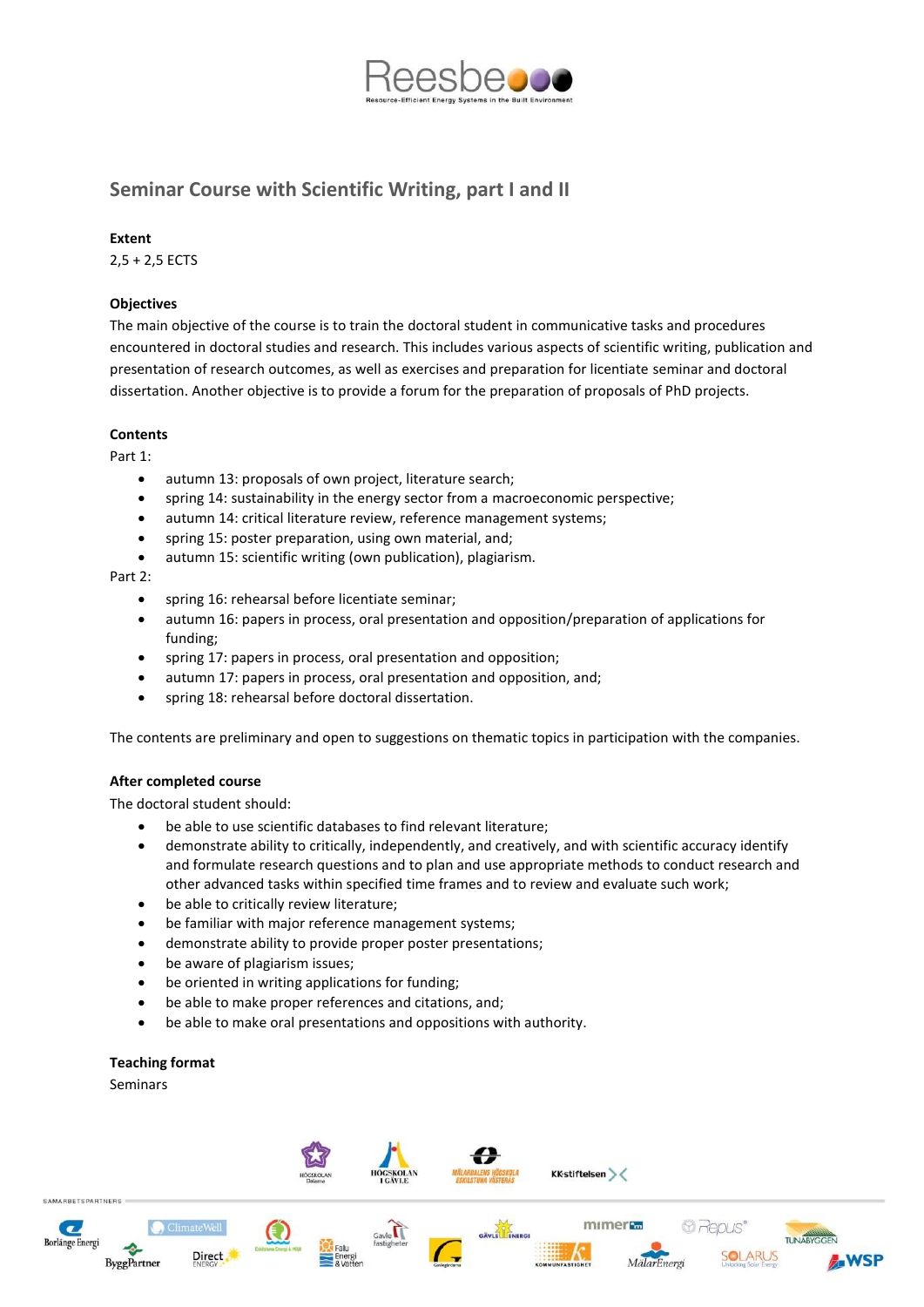

#### **Course literature**

No compulsory course literature. The student has to independently search for information. Reference documents supporting particular areas will be provided in due time before the respective seminar.

#### **Examination**

Seminars Oral presentation and opposition Accepted scientific papers

# **Coordinator**

Per Jernberg

#### **Academy**

University of Gävle, Academy of Technology and Environment, Department of Building, Energy and Environmental Engineering

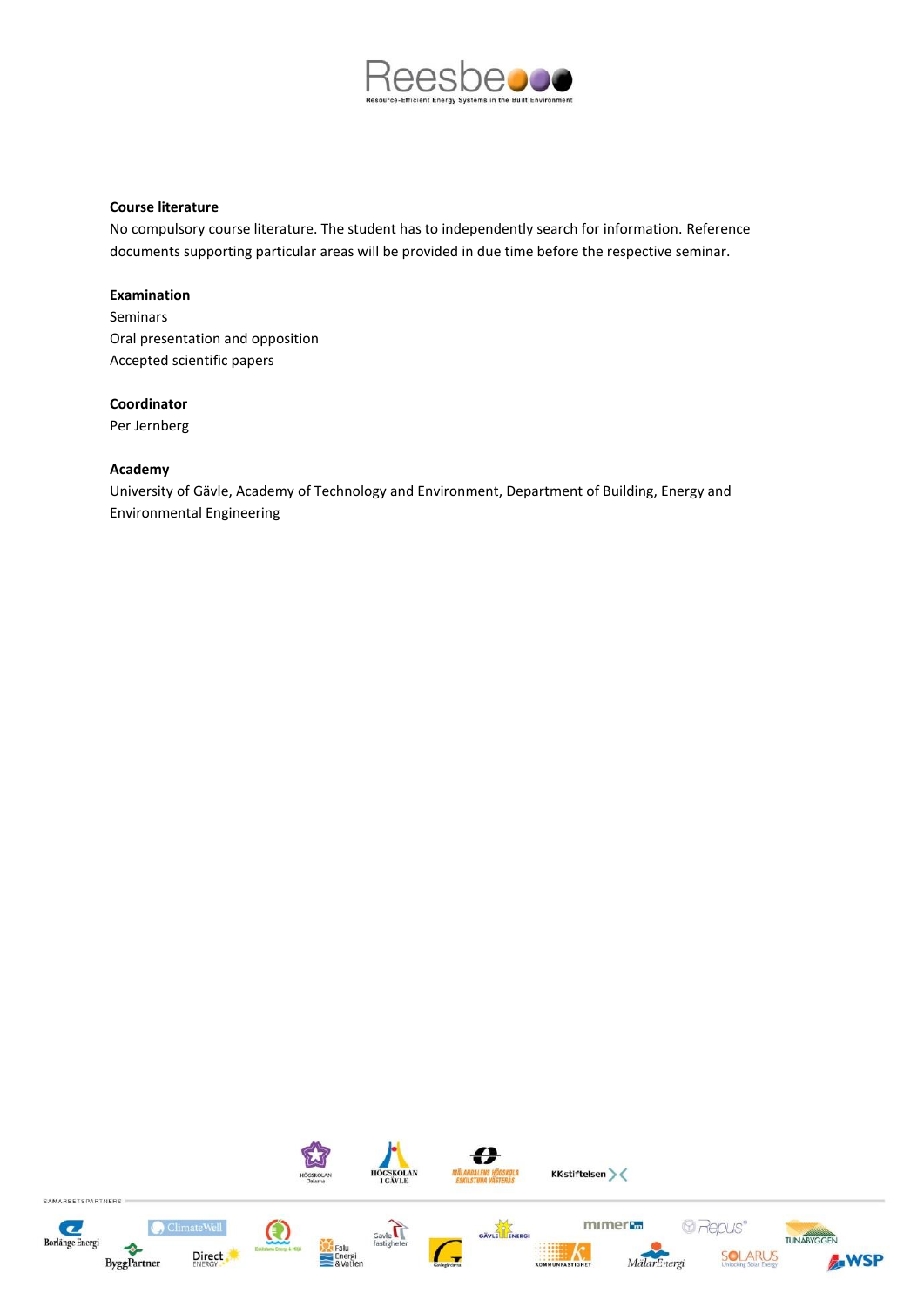

# **Energy Systems**

### **Extent**

7,5 ECTS

# **Objectives**

The main objective of the course is to provide broad knowledge and a systematic thinking and understanding of energy systems, including the steps of conversion, distribution, and usage. Particular focus is put on energy efficiency together with the environmental and economic implications. Introduction of renewable energy in energy systems and the role of energy systems in the built environment are other major topics.

# **Contents**

- Introduction to energy systems
- Energy in a systems perspective
- Energy systems definition and examples
- Socio-technical energy systems
- Policy incentives in built environment
- Obstacles and drivers for energy efficiency
- A system perspective on energy and buildings
- Energy efficient neighbourhoods
- Energy efficient cities
- Solar energy in energy systems
- Some examples of renovation of Million programme buildings
- Energy and environmental aspects problem shifting
- Users within the energy system
- Renewable energy in energy systems
- Environmental assessment of buildings
- Individual project works

#### **After completed course**

The doctoral student should:

- be able to explain and analyse the design, operation, and utilization of energy systems;
- demonstrate broad knowledge and a systematic understanding and thinking within the research area energy systems, particularly regarding energy efficiency, sustainability, and environmental issues, and;
- demonstrate an understanding of the possibilities and limitations of energy systems, their role in the built environment, the responsibility for how they are used, and future needs.

#### **Teaching format**

Lectures, seminars, and study visits. The language may vary between English and Swedish.

#### **Course literature**

The literature will consist of different kinds of handouts delivered during the course.

# **Examination**

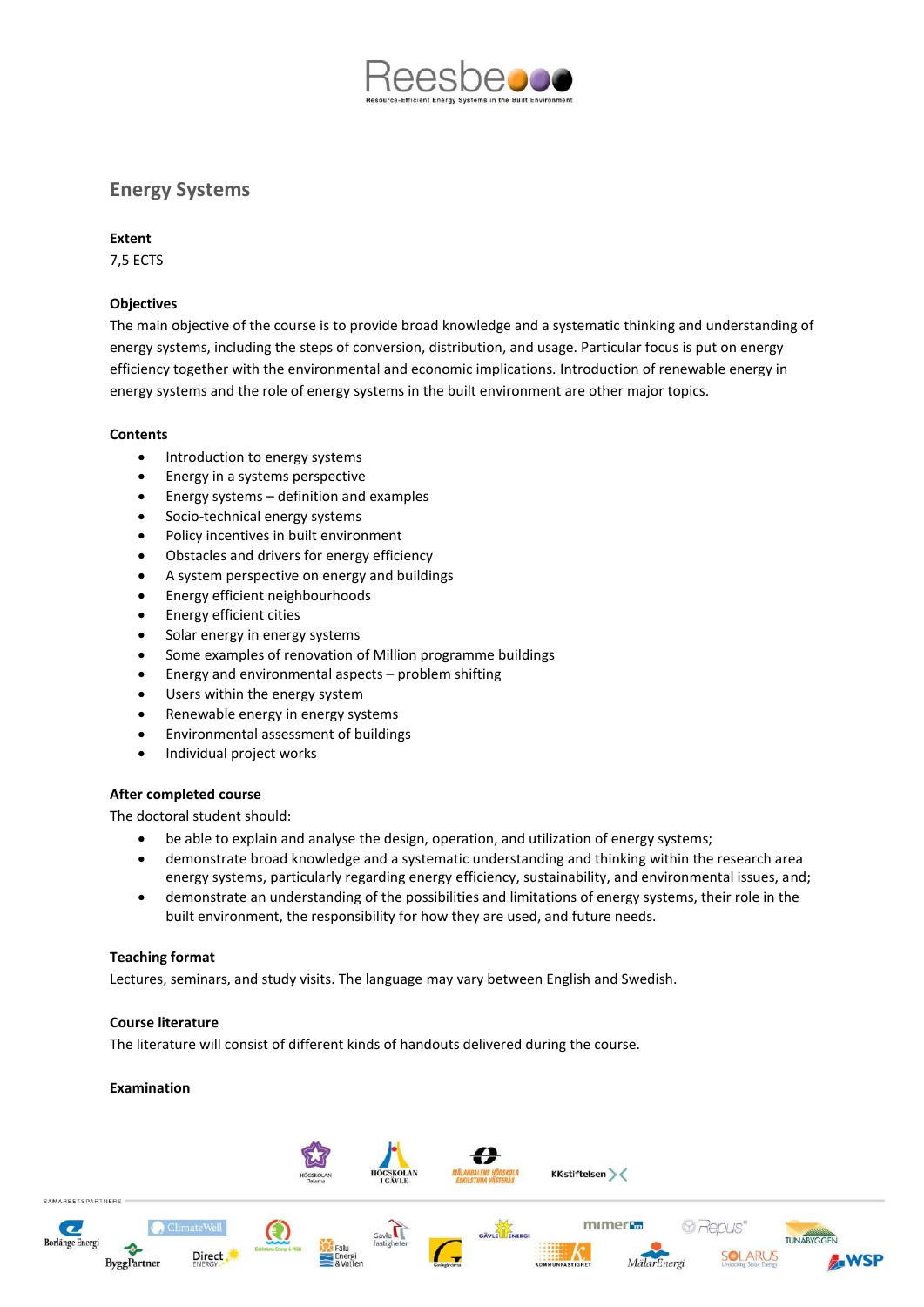

Examination of individual project work 1, oral presentation Examination of individual project work 2, oral presentation Written exam

# **Coordinator**

Mathias Cehlin

#### **Academy**

University of Gävle, Academy of Technology and Environment, Department of Building, Energy and Environmental Engineering

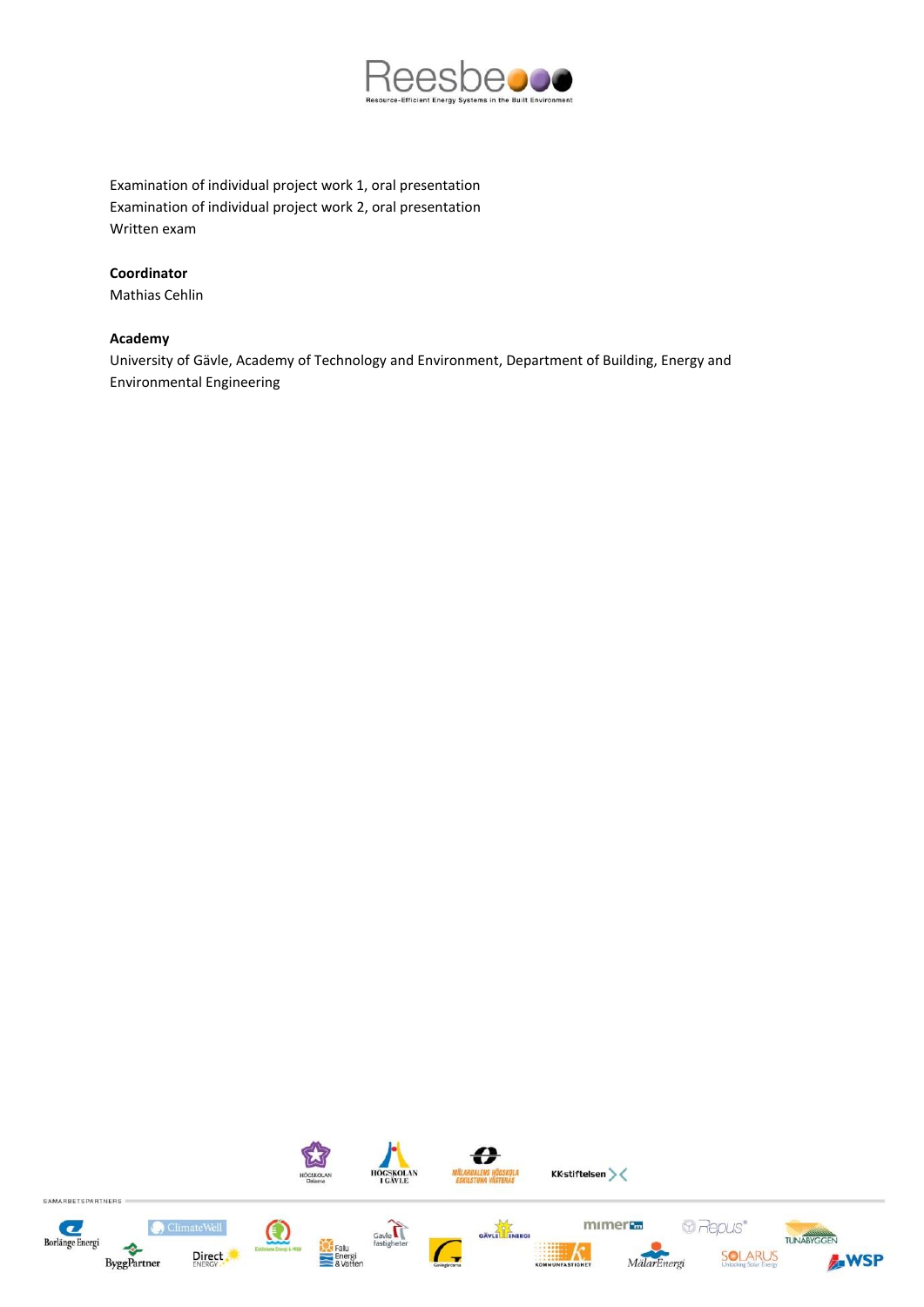

# **Energy Efficient Buildings**

# **Extent**

7,5 ECTS

# **Objectives**

This course will provide a sound knowledge regarding building technology and building services engineering (HVAC) that contribute to a low demand for purchased energy to buildings. The course will also provide additional knowledge regarding building physics, ventilation technology, and indoor climate, etc. that provide a better understanding of building-related problems of various kinds, in order to apply technologies that will contribute to both energy efficient and healthy buildings.

# **Contents**

Calculations of the energy balance of buildings without available software, primarily monthly calculations for one-family houses. Building and HVAC technology for extremely energy efficient buildings, e.g. passive houses. Experiences from existing extremely energy efficient buildings. Building technology with respect to moisture, etc. Investigations and calculations relating to moisture problems. Building materials. Mould. Radon. Building acoustics. Energy efficiency and healthy buildings – potential contradictions. Building planning for healthy and energy efficient buildings. Thermal indoor climate. Indoor air quality. Building related problems (sick building syndrome – SBS), health issues. Ventilation requirements and design with different methods. Possibilities and limitations of different ventilation systems. Ventilation efficiency. Air filters. Electric efficiency of fans, pumps, etc. Energy saving by means of heat exchangers, heat pumps, and solar collectors.

#### **After completed course**

The doctoral student should:

- demonstrate ability to calculate the energy balance of buildings without the help of available energy calculation programs (existing software);
- be able to evaluate different possibilities to save energy with measures regarding both building technology and building services engineering in both new and existing buildings;
- be able to assess the existence of a potential conflict between energy conservation and indoor climate for different energy saving measures;
- independently and critically be able to both analyze and interpret results relating to energy and indoor climate in buildings based on both measured values as well as calculations, and;
- demonstrate ability to work independently to investigate energy and indoor climate issues of buildings and to present the results both orally and in writing in a well-prepared technical report.

#### **Teaching format**

Lectures, supervision (tutorials), study visits, seminars, and presentations. Written and oral presentations, study visits, seminars, opposition and some supervision are compulsory.

#### **Course literature**

Electronically available documents

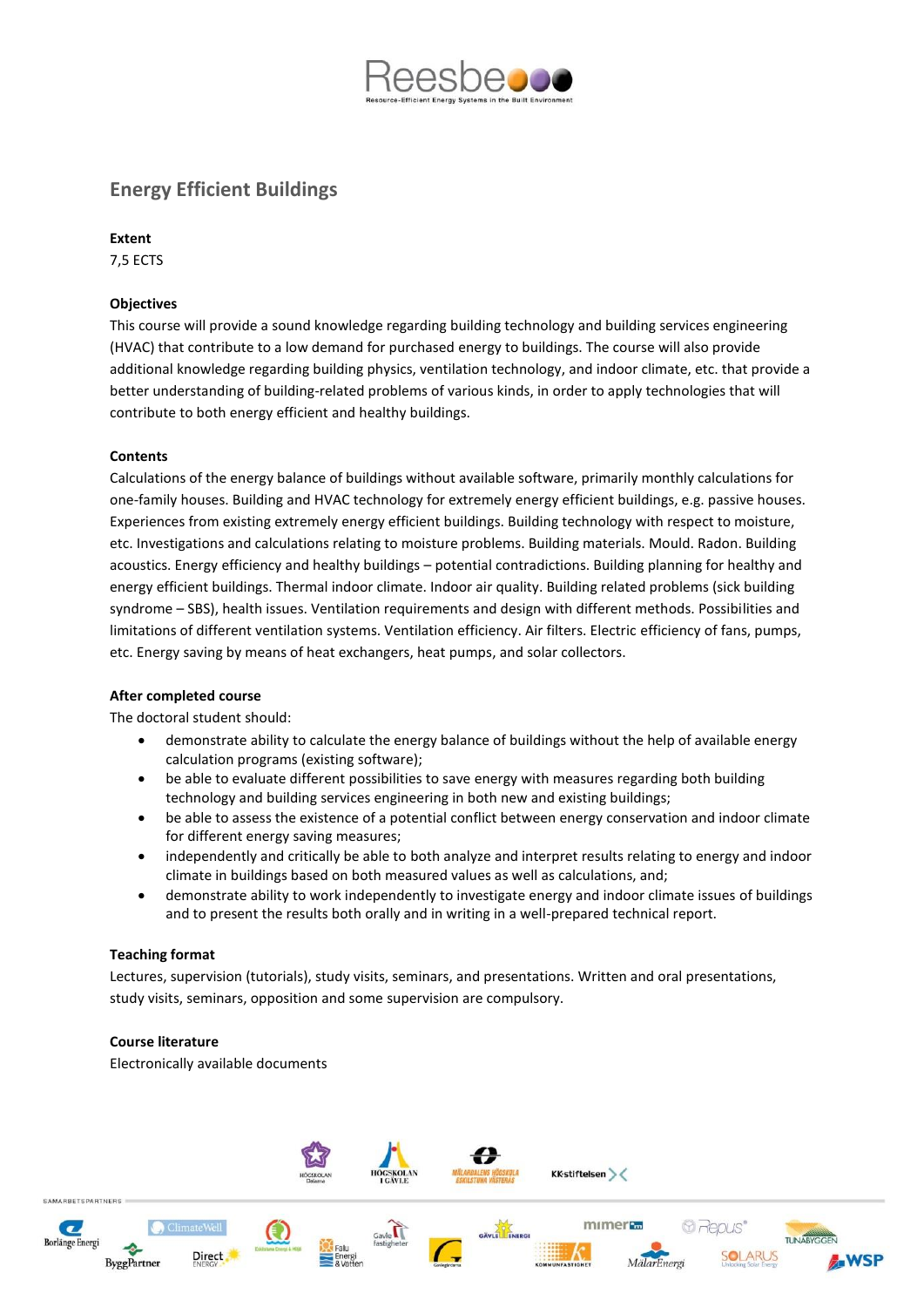

# **Examination**

Written exam (grade 3, 4, or 5)

# **Coordinator**

Robert Öman

# **Academy**

Mälardalen University, School of Business Society and Engineering, Department of Energy, Building and Environment

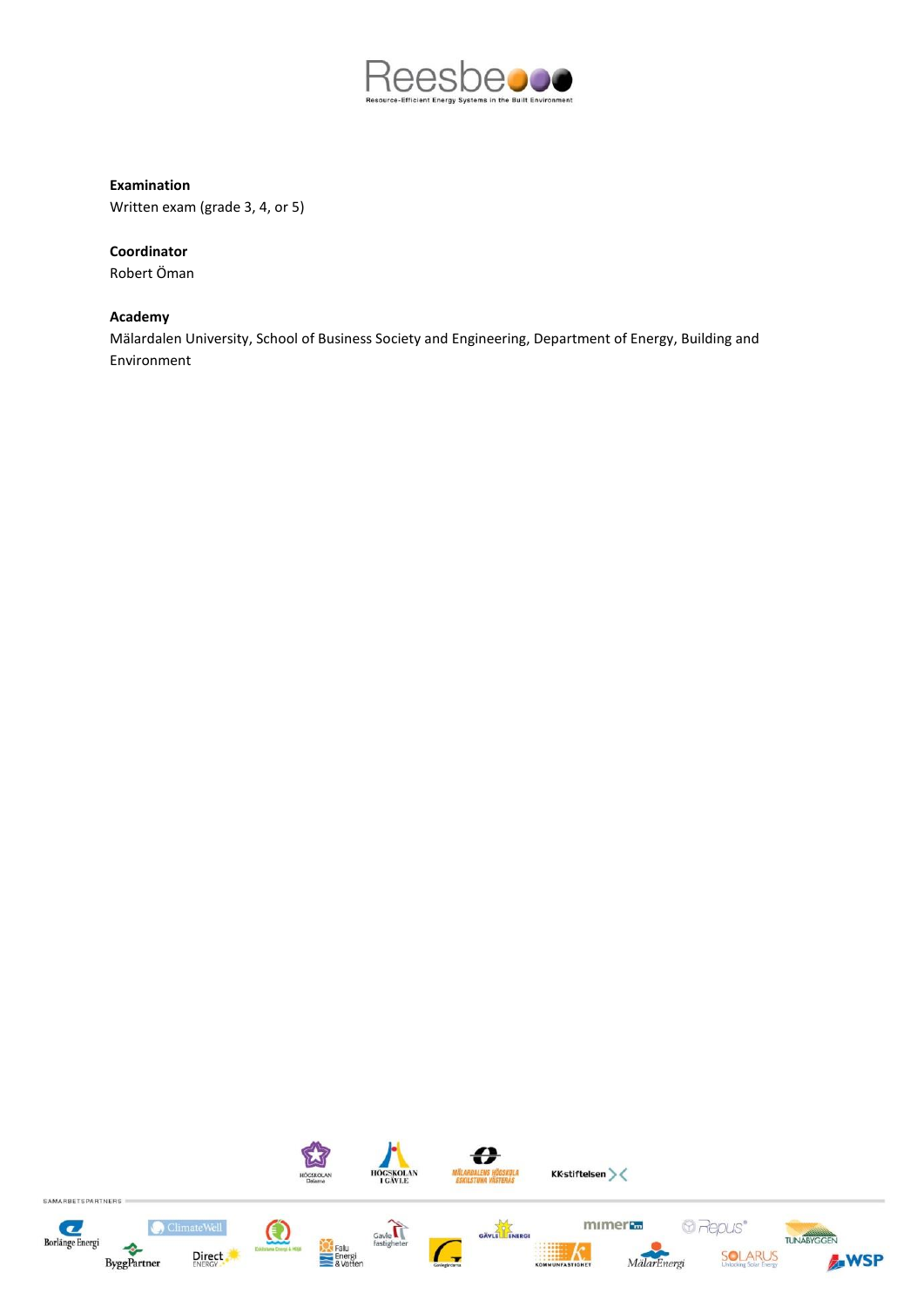

# District Heating and Cooling

# **Extent**

3 ECTS

# **Objectives**

The course covers how district heating systems are constructed, operated, and managed as well as the significance of district heating for sustainable development.

# **Contents**

- The role and usefulness of district heating in the energy system
- The heat demands in buildings including hot water preparation
- Distribution losses in district heating networks
- Heat loads in substations and heat supply plants
- Heat generation and heat recovery from combined heat and power, waste incineration, industrial waste heat, geothermal, and difficult fuels as well as heat storage
- The environmental impact from heat supply to district heating systems
- Heat distribution with different routing policies
- Substations with connection principles, heat exchangers, and heat metering
- System operation with pressure losses, pressure maintenance, combined temperature, and flow control, and the overall system control with four independent control systems
- Economics with distribution costs, heat supply optimization, cost allocation in joint production, pricing methods, and balancing supplies and demands

#### **After completed course**

The doctoral student should be able to:

*Knowledge and understanding*

- describe how district heating systems are constructed, operated and managed;
- explain the basic idea of district heating in relation to sustainable development; *Skills and abilities*
- - apply a variety of energy technologies in problems relating to heating systems;
	- identify and describe the different interacting subsystems within a district heating system regarding technology, function, and economy;

*Judgement and approach*

- conduct technical, economic, and environmental evaluations of district heating systems, and;
- assess the efficiency of the heating system compared with other parts of the energy system.

#### **Teaching format**

Lectures, discussions in group and plenary, and study visits

#### **Course literature**

Frederiksen & Werner, District Heating and Cooling. Studentlitteratur 2013

#### **Examination**

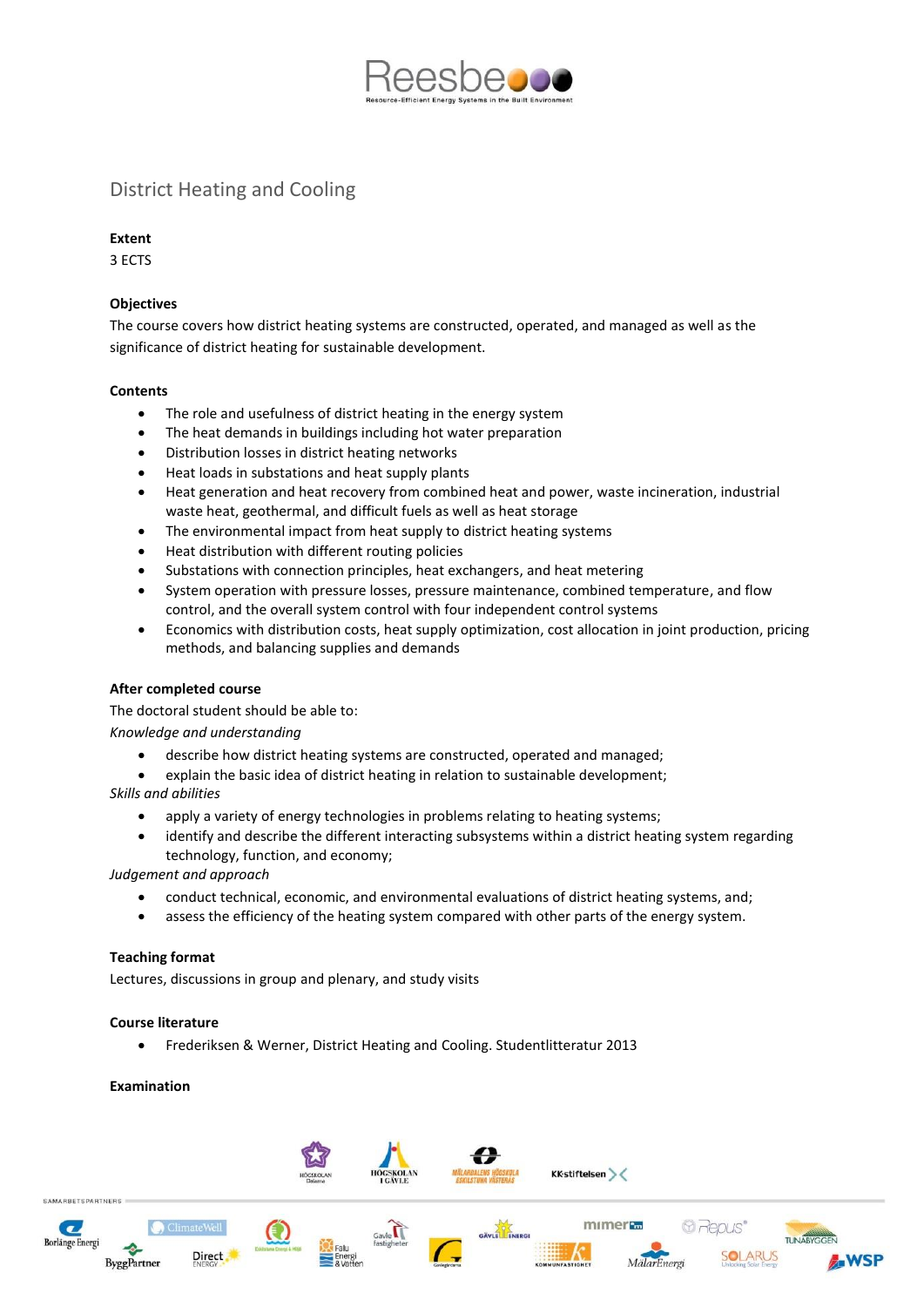

Written exam

**Coordinator** Sven Werner

# **Academy**

Halmstad University, School of Business and Engineering, Energy Technology

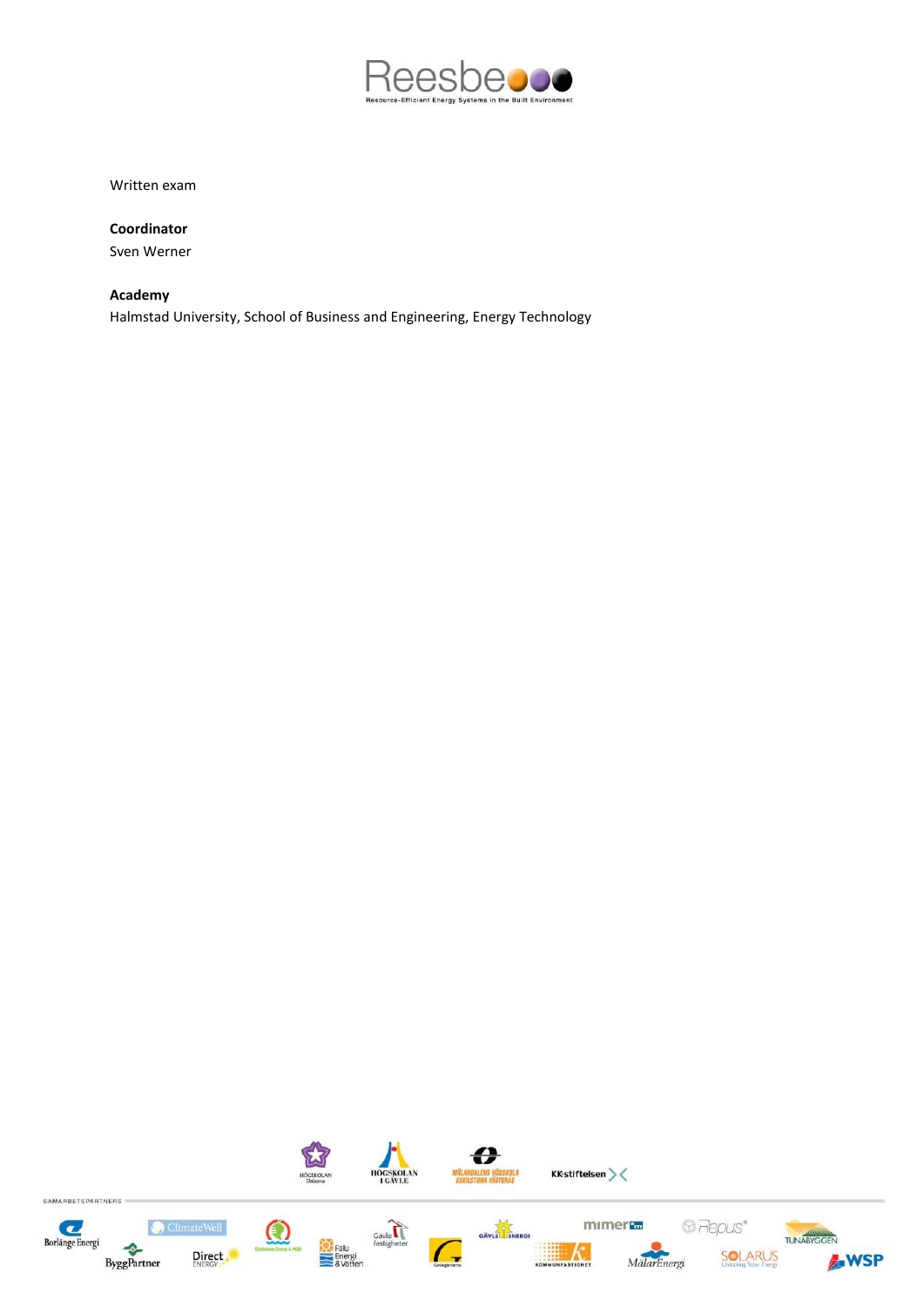

# **Science for Behavioural Scientists and Engineers**

### **Extent**

10 ECTS

# **Objectives**

The overall aim is to provide students with the opportunity to systematically reflect on their own research in a broader philosophical and epistemological perspective, and also to raise awareness of the general methodological issues. Key issues and problems concerning the nature of scientific knowledge will be discussed and addressed in seminars.

# **Contents**

In order to enhance the general knowledge of basic science philosophy, the first part of the course will treat concepts like determinism, induction, deduction, and paradigms. The course will also include lectures on ontological, epistemological, and theoretical perspectives, as well as research ethics. The latter part of the course will be more focused on epistemological and practical implications and epistemological applications in contemporary research.

# **After completed course**

The doctoral student should be able to: *Knowledge and comprehension*

- identify and compare theoretical perspectives;
- describe the meaning of the central epistemological concepts;
- identify and describe ontological perspectives;
- identify and describe the epistemological perspectives;
- identify problems related to research ethics;

*Skills and abilities*

- discuss central epistemological issues in the natural and behavioural sciences;
- discuss problems related to research ethics;

#### *Judgement and approach*

- evaluate ontological and epistemological views within a specific research area;
- evaluate perspectives on philosophy of science, and;
- evaluate problems related to research ethics.

#### **Teaching format**

Lectures and seminars

#### **Course literature**

- **Bem, S., & De Jong, H. L. (2005). Theoretical issues in psychology: An introduction. Sage Publications** Ltd
- Chalmers, A. F. (1999). What is this thing called science? An assessment of the nature and status of science and its methods. Open University Press
- Kuhn, T. S. (1996). The structure of scientific revolutions. University of Chicago Press

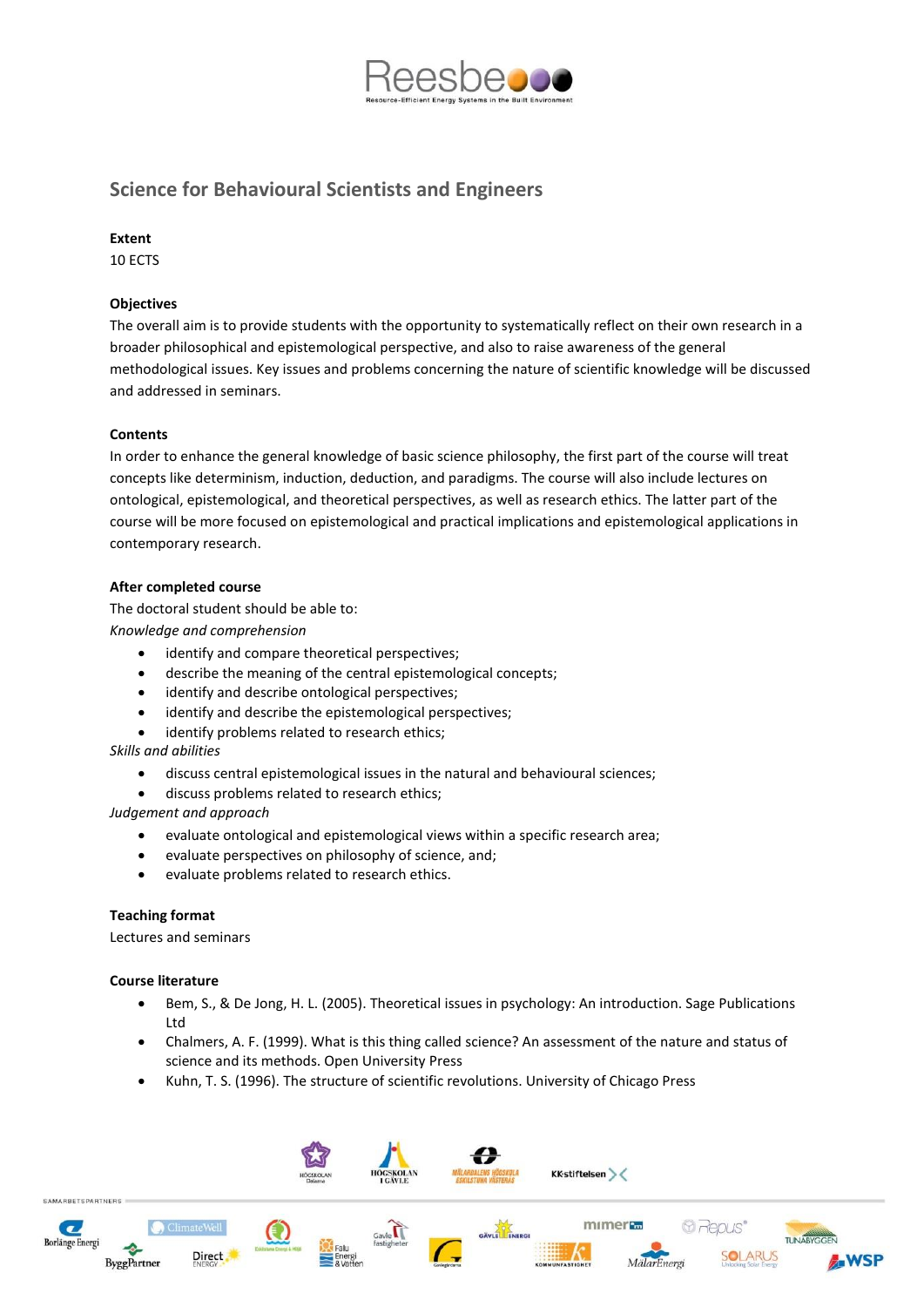

- Rosenberg, A. (2011). Philosophy of science: A contemporary introduction. Routledge.
- Russel, B. (1999). The problems of philosophy. Dover Publications

*Recommended literature:*

 Von Wright, G. H. (1993). Logik, filosofi och språk – strömningar och gestalter i modern filosofi. Bokförlaget Nya Doxa

**Examination**

Written exam

**Coordinator**

Patrik Sörqvist

#### **Academy**

University of Gävle, Academy of Technology and Environment, Department of Building, Energy and Environmental Engineering

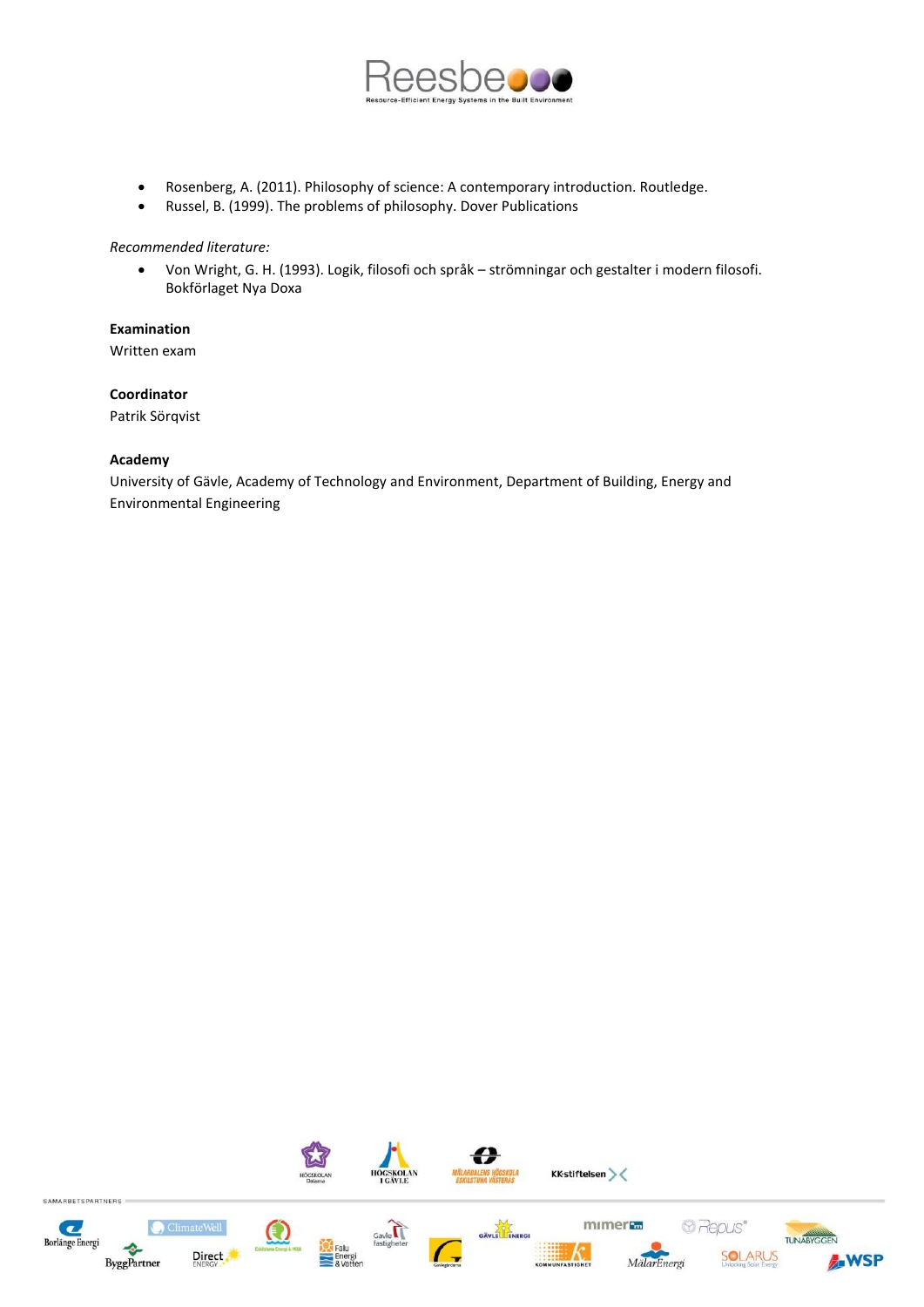

# **Philosophy of Science**

# **Extent**

7,5 ECTS

# **Objectives**

The course aims to impart familiarity and knowledge of the philosophy of science at the postgraduate level.

# **Contents**

The course is mostly thematic with starting points in learning outcomes and is based on old as well as modern scientific theoretical directions. Furthermore, general theory of science and philosophy of science are problematized:

- scientific knowledge in relation to other forms of knowledge;
- differences between forms of scientific knowledge;
- links between scientific theory and scientific research methodologies, and;
- central epistemological concepts, such as rationalism, empiricism, realism relativism, objectivity and truth, and their respective meanings.

The course deals with different perspectives on knowledge and science development: rational/cumulative and paradigmatic, knowledge of the differences and similarities between the theoretical approaches of social/human sciences and natural sciences. The course orients on different ontological conceptions such as idealism, materialism, existentialism and dialectics. The course deals with epistemological questions: What do criticism and critical thinking mean? How can different epistemological positions (e.g. relativism, constructivism and functionalism, hermeneutics, positivism, relativism, and phenomenology) be criticized? The course discusses methodological (ideographic, nomothetic, inductive, deductive, abductive, and descriptive) approaches, as well as concrete method application in data collection and processing.

#### **After completed course**

The doctoral student should be able to:

- systematically and critically evaluate and compare science and scientific research in a broader philosophical and epistemological perspective;
- based on the problem area of his or her own research area, operationalize and argue for/against issues and problem formulations mentioned in the literature, and;
- evaluate and discuss different scientific traditions and knowledge areas in terms of purpose, problem definition, methodology, and theoretical framing.

#### **Teaching format**

Lectures and seminars

**Course literature**

Link to NYMUS

#### **Examination**

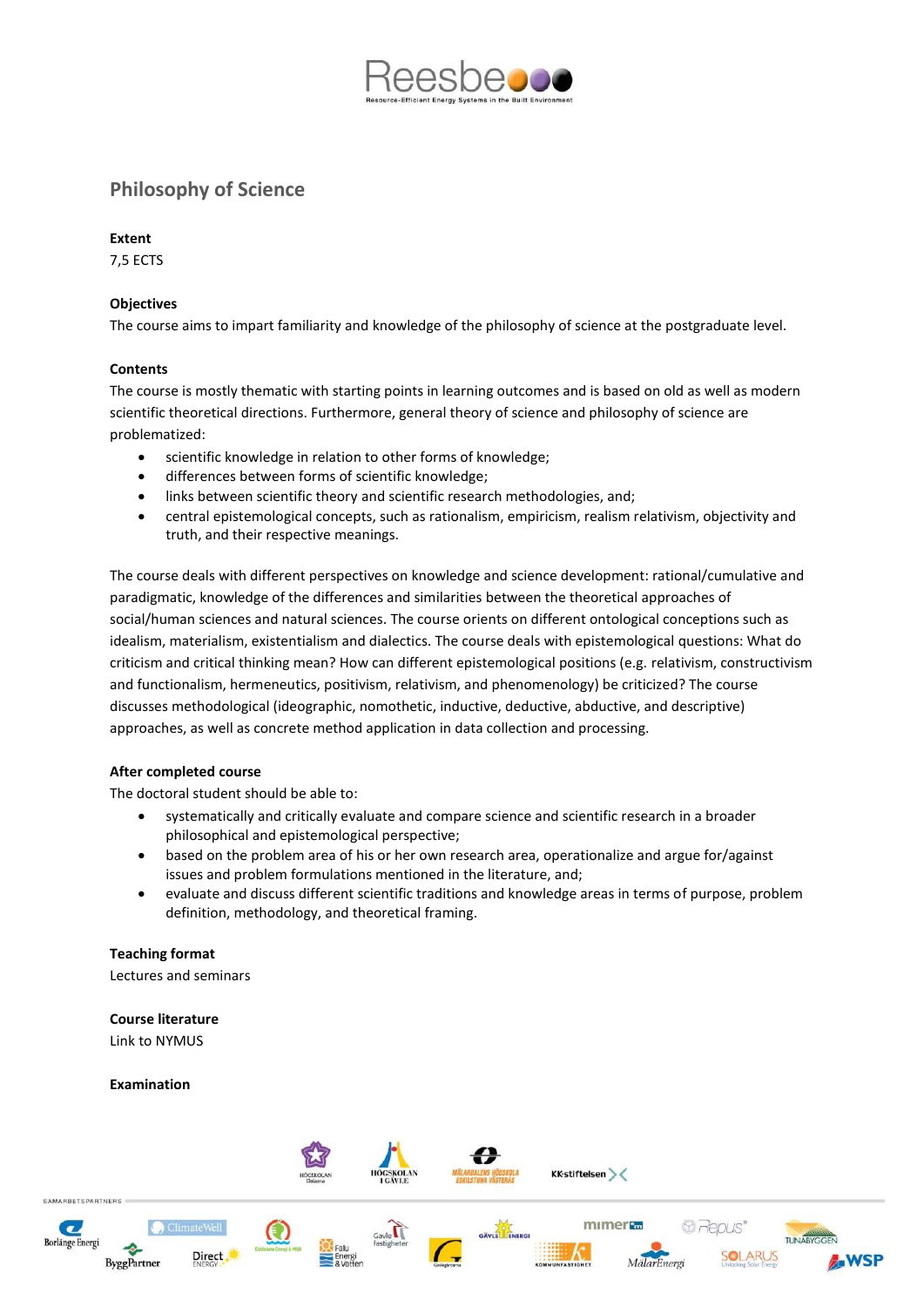

Required seminar 1, 1,0 ECTS Required seminar 2, 1,0 ECTS Required seminar 3, 1,0 ECTS Individual assignment, 4,5 ECTS

# **Coordinator**

?

**Academy** Mälardalen University

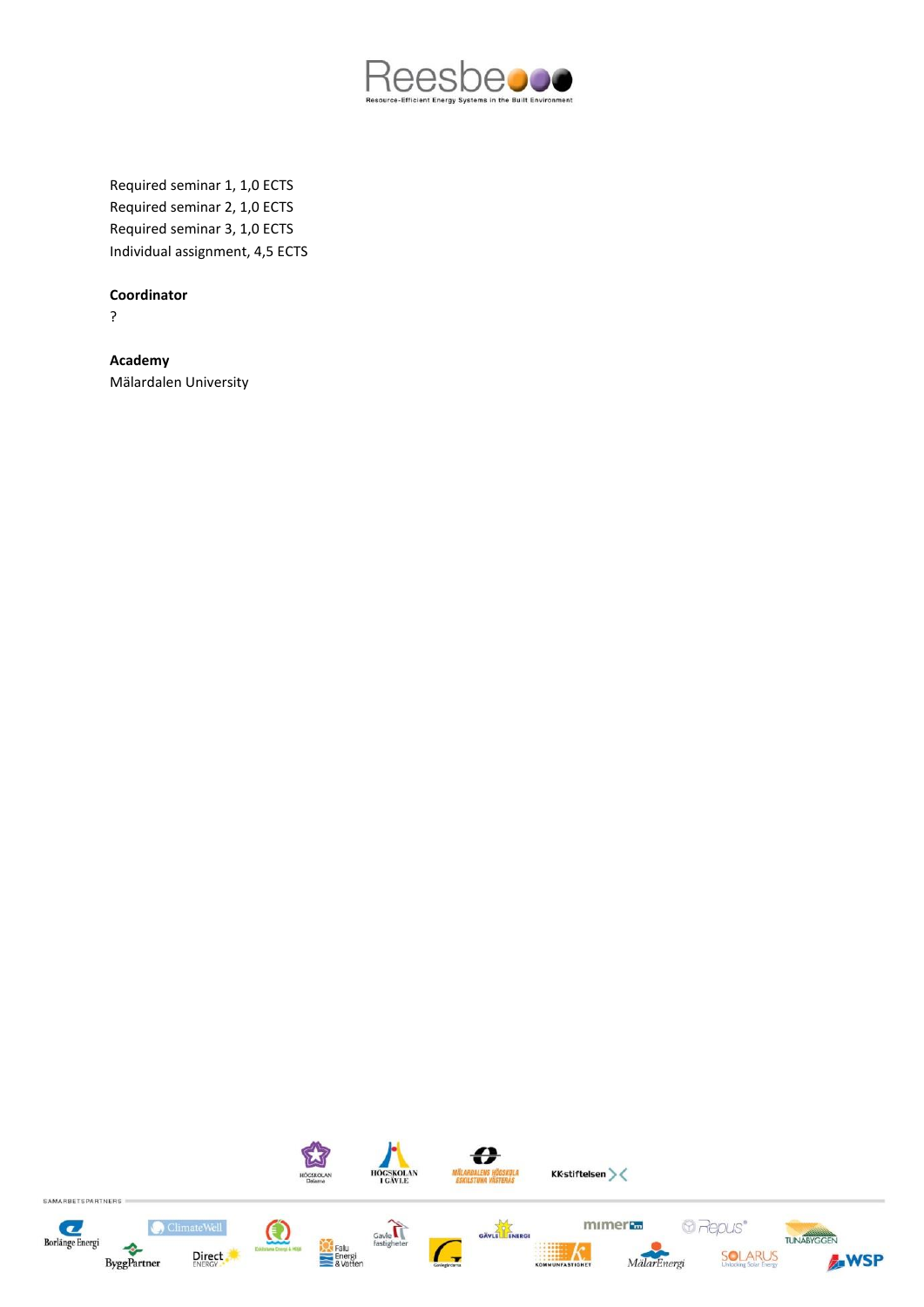

# **Energy Optimization for Buildings**

# **Extent**

7,5 ECTS

# **Objectives**

The course will provide further knowledge about the energy balance, etc. of buildings, comprising calculations and parameter studies, analyses, and critical evaluations. This knowledge should contribute to the design of buildings with low energy requirements, good economy, and a favourable indoor climate.

# **Contents**

Calculations, analyses, and parameter studies of the energy balance of buildings (with and without computer). Comparisons and analyses regarding energy consumption based on measurements as well as calculations. Thermal inertia, and thermal indoor climate, etc. Practice in critical evaluations and understanding and utilization of results taking different limitations into account.

# **After completed course**

The doctoral student should:

- demonstrate ability to calculate the energy balance of buildings with as well as without the help of available energy calculation programs (existing software);
- be able to perform calculations regarding different energy saving measures in buildings and to assess both the profitability and the influence on the indoor climate;
- independently and critically be able to both analyze and interpret results relating to energy in buildings based on both measured values as well as calculations, and;
- demonstrate ability to work independently to investigate energy issues for buildings and to present the results both orally and in writing in a well-prepared technical report.

#### **Teaching format**

Project work in the form of one group project supported by regular supervision and a few lectures.

#### **Course literature**

No compulsory course literature. The student has to independently search for literature and information. Some documents supporting the computer calculations and a few lectures will be available.

#### **Examination**

Written technical report and oral presentation (grade 3, 4, or 5)

# **Coordinator**

Robert Öman

#### **Academy**

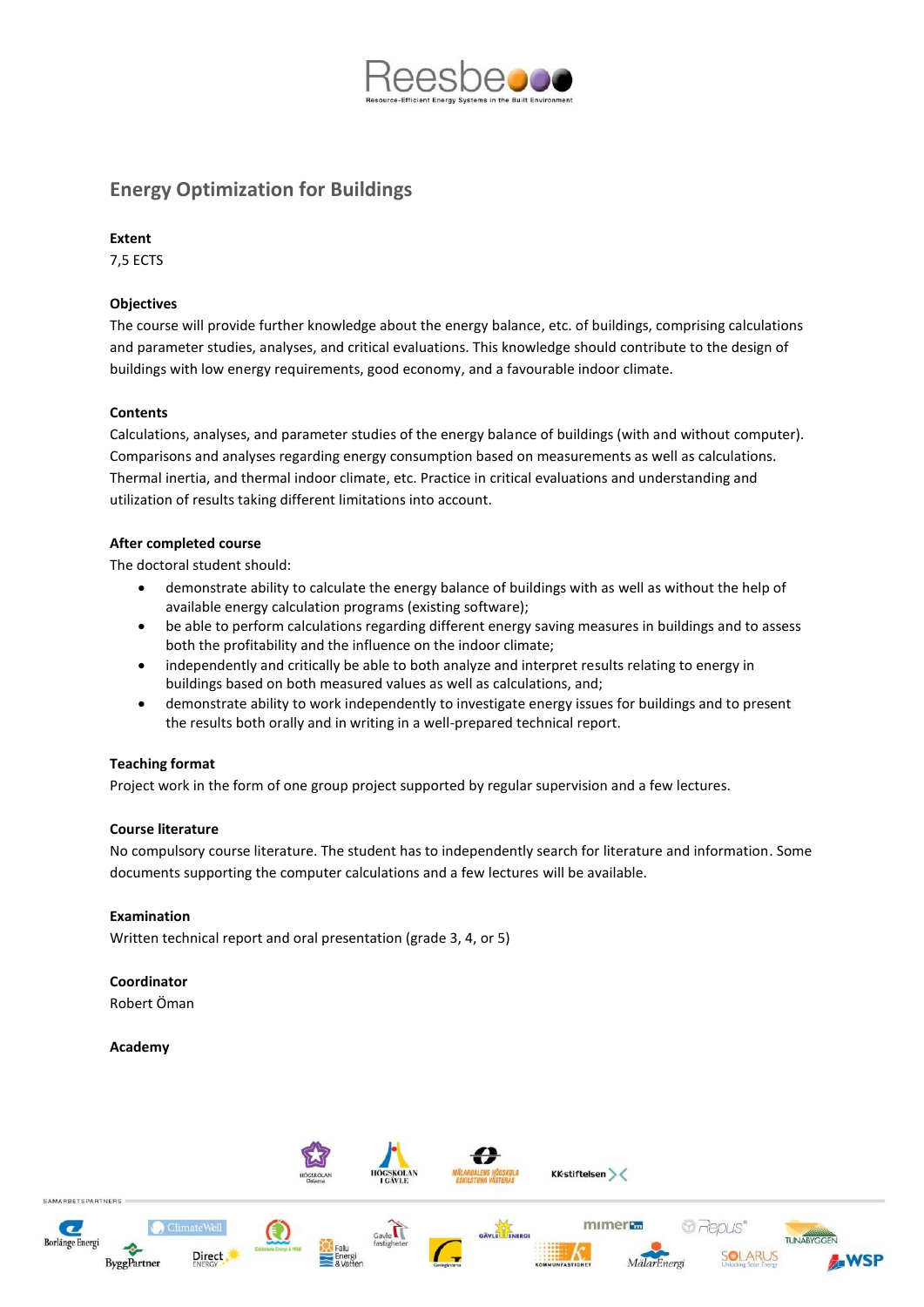

Mälardalen University, School of Business Society and Engineering, Department of Energy, Building and Environment

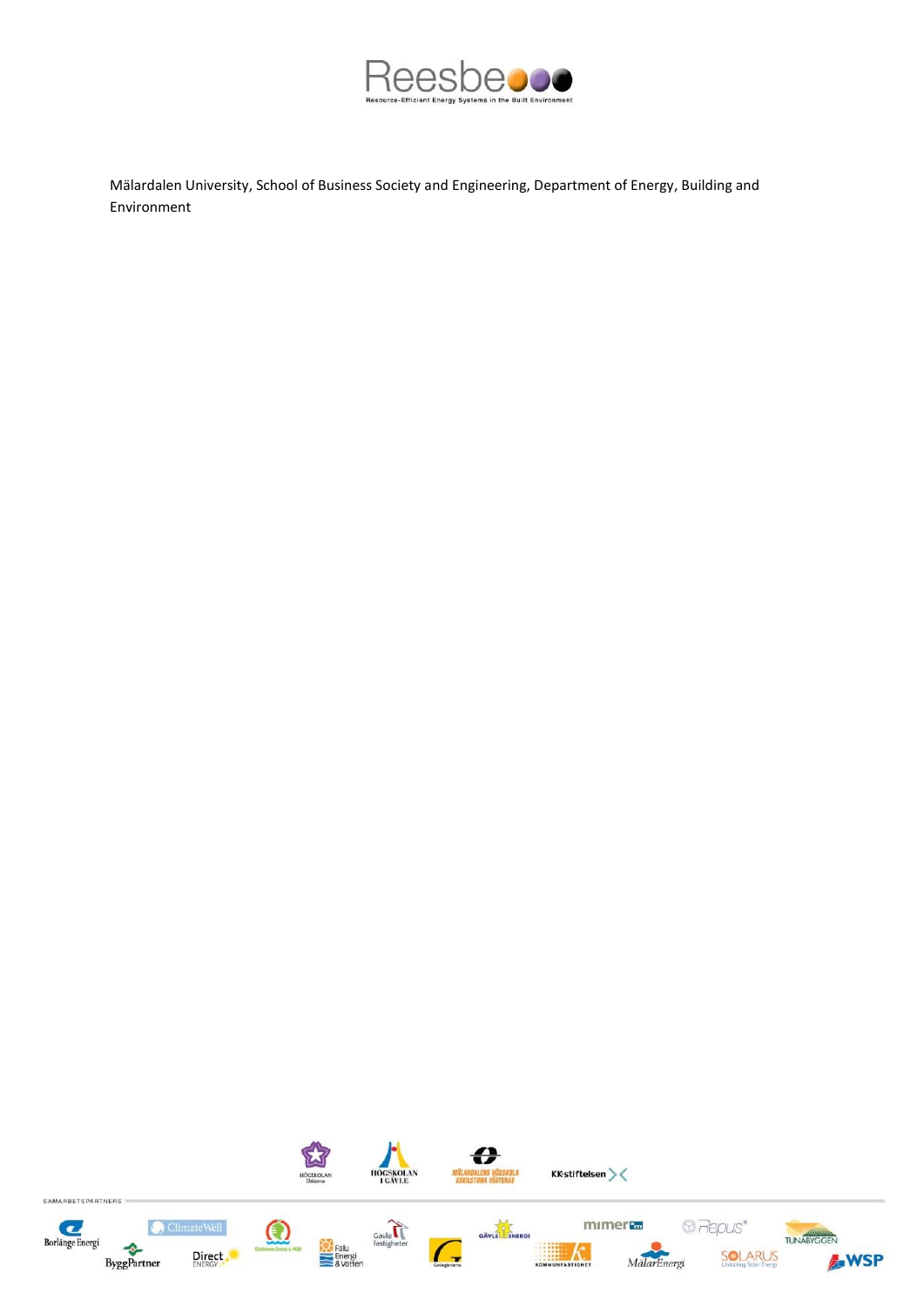

# **Business for Sustainability**

### **Extent**

5 ECTS

# **Objectives**

The course aims to provide a deeper understanding of theoretical perspectives and a deeper ability to critically analyze and evaluate data related to sustainable development. The course will also impart a thorough knowledge of the work on environmental and social issues in business. The aim is that the student after completing the course should have the ability to, within the working life, actively address issues with respect to sustainable development.

#### **Contents**

The course covers concepts such as sustainable development, CSR, green business, key stakeholders and their views on corporate responsibility and critical perspectives on corporate environmental and social commitments.

# **After completed course**

The doctoral student should be able to:

- demonstrate an understanding of the theoretical perspectives in relation to sustainable development;
- demonstrate in-depth knowledge of the work on environmental and social issues in business, and;
- on a scientific basis, critically analyze and evaluate information related to sustainable development.

#### **Teaching format**

Lectures, seminars, and tutorials

#### **Course literature**

 Guziana B. (2013). Corporate greening. Product and Production Perspectives. Doctoral Thesis 137, Mälardalen University Press

**Examination**

Assignments

**Coordinator** Bozena Guziana

#### **Academy**

Mälardalen University, School of Business Society and Engineering, Division of Natural and Environmental Science

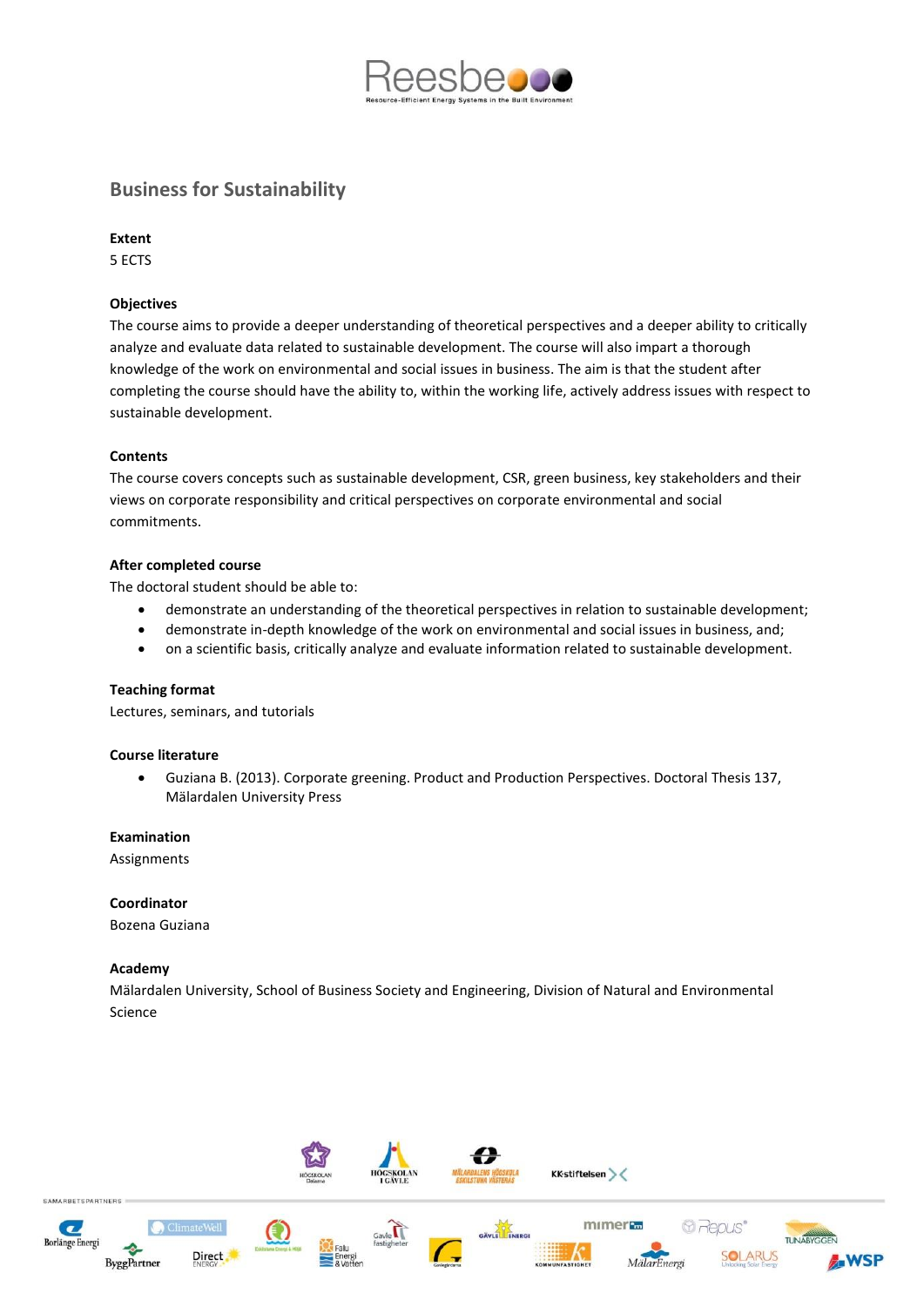

# **Advanced Measurement Techniques for Building Energy and Indoor Climate**

# **Extent**

5 ECTS

# **Objectives**

The course deals with practical measurement techniques in the area of energy and fluid mechanics, with particular reference to energy consumption of buildings and factors in the indoor environment that affect health, comfort, and working performance of people.

# **Contents**

The main measurement items are:

- temperature (incl. IR-thermography);
- pressure;
- fluid flow rate;
- air velocity and flow visualization;
- thermal comfort;
- building tightness and air leakage;
- air change rate (tracer gas techniques);
- wind effects on buildings and power stations;
- humidity and moisture in buildings;
- power and energy consumption of electrical appliances, and;
- instrument calibration and uncertainty.

#### **After completed course**

The doctoral student should:

- be able to give an account of the measurement techniques dealt with in the course regarding
	- o underlying physics
	- o essential technical functioning of measurement instruments, and;
	- o applicability and limitations;
- show practical ability regarding the measurement methods and instruments dealt with in the laboratory work of the course;
- be able to calculate and present the uncertainty of measurement results in accordance with international standards;
- be able to suggest appropriate measuring strategies for practical cases;
- be able to present results of laboratory experiments orally and in written reports according to international scientific practice, and;
- be able to evaluate and critically discuss measurement reports in view of method and uncertainty aspects.

# **Teaching format**

Lectures of the course include measurement theory as well as demonstration and practical handling of a diversity of measurement equipment. At the end of the course, five laboratory works will be performed. Results of the laboratory works will be evaluated in groups and discussed at a concluding seminar.

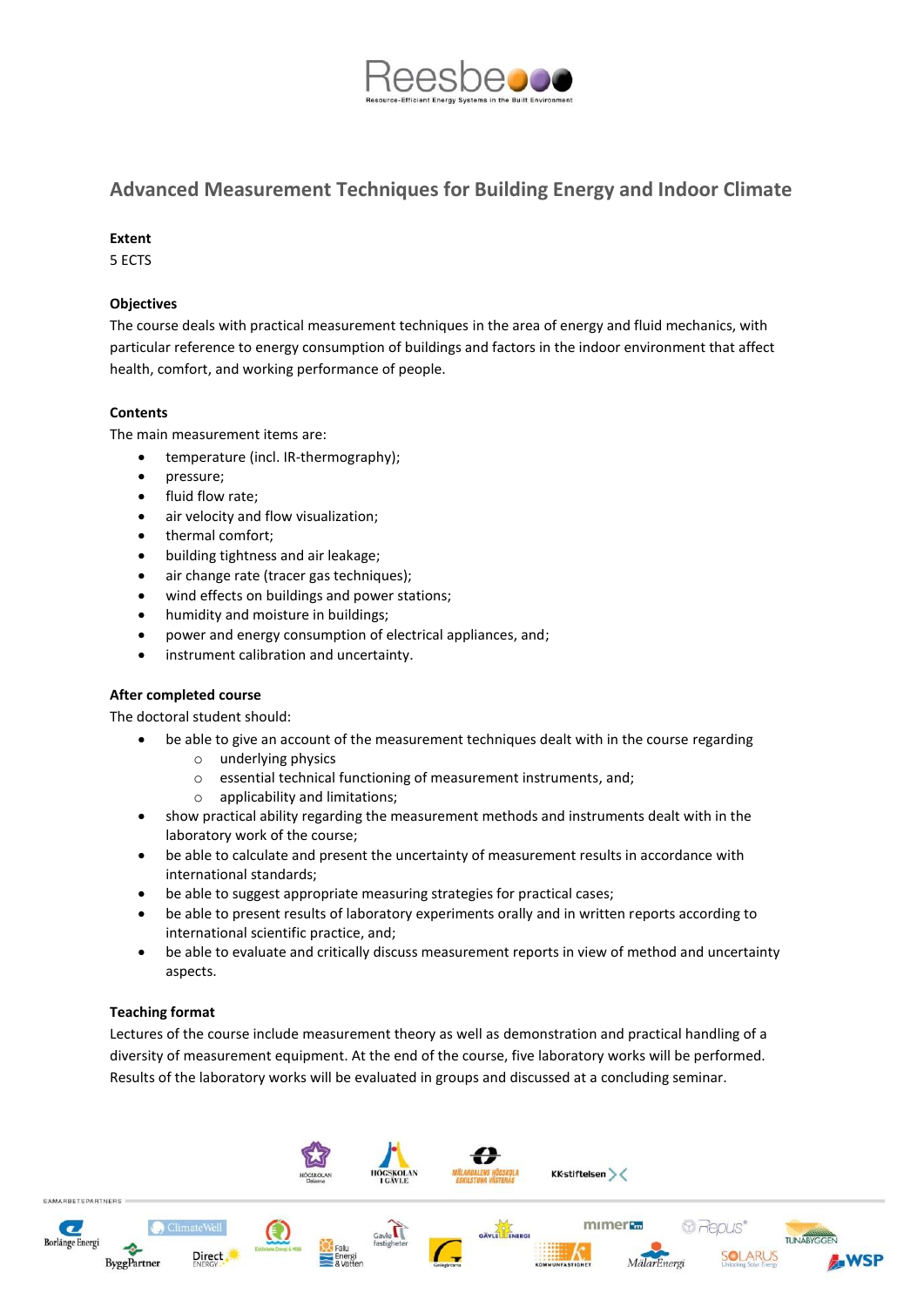

#### **Course literature**

The literature will consist of different kinds of handouts delivered during the course.

#### **Examination**

Examination includes fulfilled assignments and active participation on the following items: Laboratory work 1, 1 ECTS Laboratory work 2, 1 ECTS Laboratory work 3, 1 ECTS Laboratory work 4, 1 ECTS Laboratory work 5, 1 ECTS

#### **Coordinator**

Magnus Mattsson

#### **Academy**

University of Gävle, Academy of Technology and Environment, Department of Building, Energy and Environmental Engineering

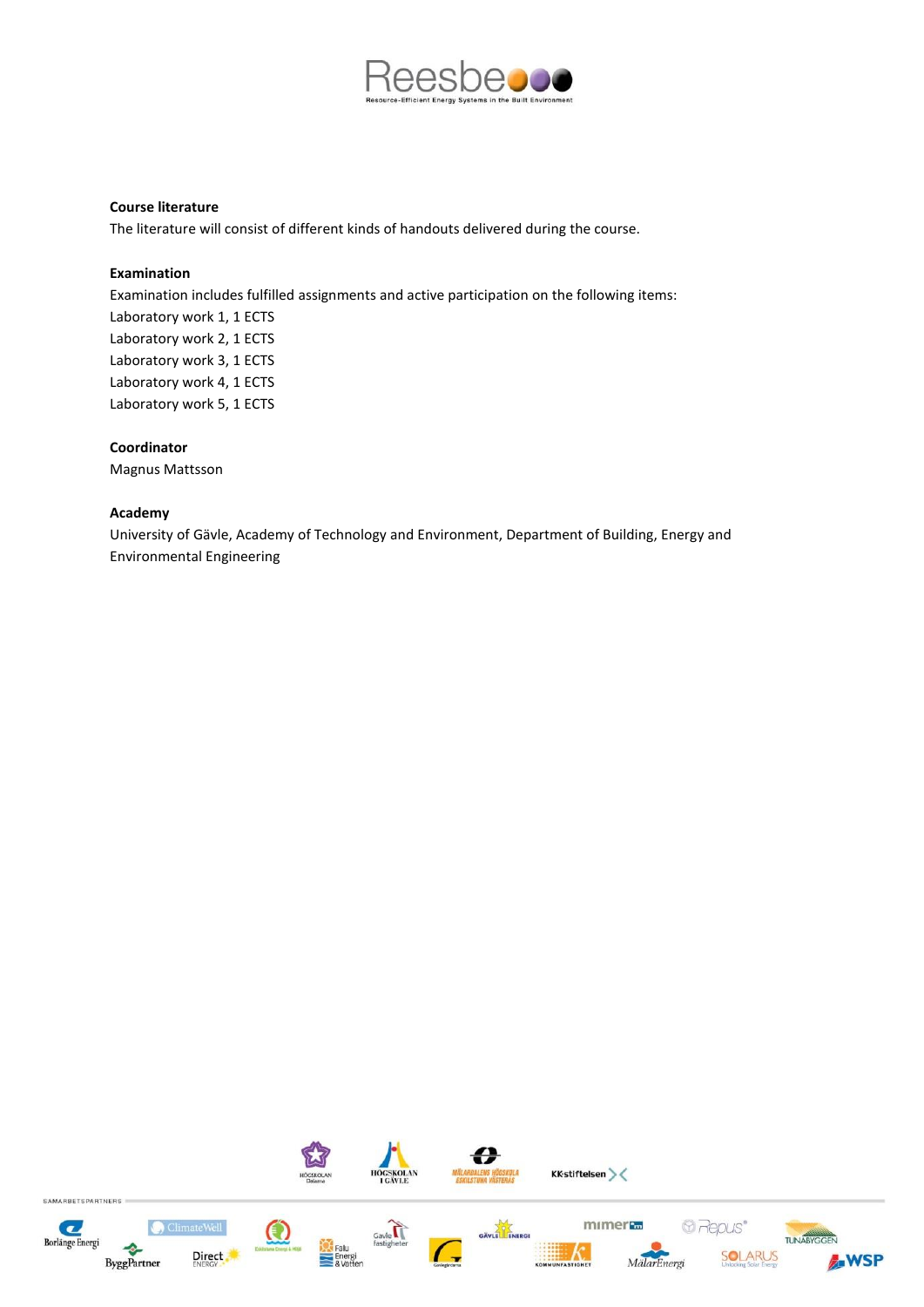

# **Simulation and Optimization of Energy Systems**

#### **Extent**

5 ECTS

# **Objectives**

The purpose of the course is to present various computer tools for analyzing particular municipal energy and district heating systems from a system perspective. Environmental and economic impacts of the analyzed energy systems will be covered.

# **Contents**

The course includes lectures on simulation and optimization software for energy system analysis. By means of the simulation and optimization programs MODEST and MARTES, local/regional energy systems will be studied and designed. The work includes energy supply, energy use and possibilities of energy efficiency, new investments, etc. The studies include energy analysis, identification of possible changes in the energy system, calculation of the appropriate measures, and suggestions on what should be implemented.

# **After completed course**

The doctoral student should be able to:

- use generally proposed simulation and optimization programs and models for energy systems analysis;
- describe the most important details of the computer programs;
- analyze the result of the programs and perform sensitivity analyses.

#### **Teaching format**

Lectures, tutorials and projects

#### **Course literature**

The course literature will be available on Blackboard [\(www.lms.se\)](http://www.lms.se/).

#### **Examination**

Project MODEST, 2,5 ECTS Project MARTES, 2,5 ECTS

**Coordinator** Mathias Cehlin

#### **Academy**

University of Gävle, Academy of Technology and Environment, Department of Building, Energy and Environmental Engineering

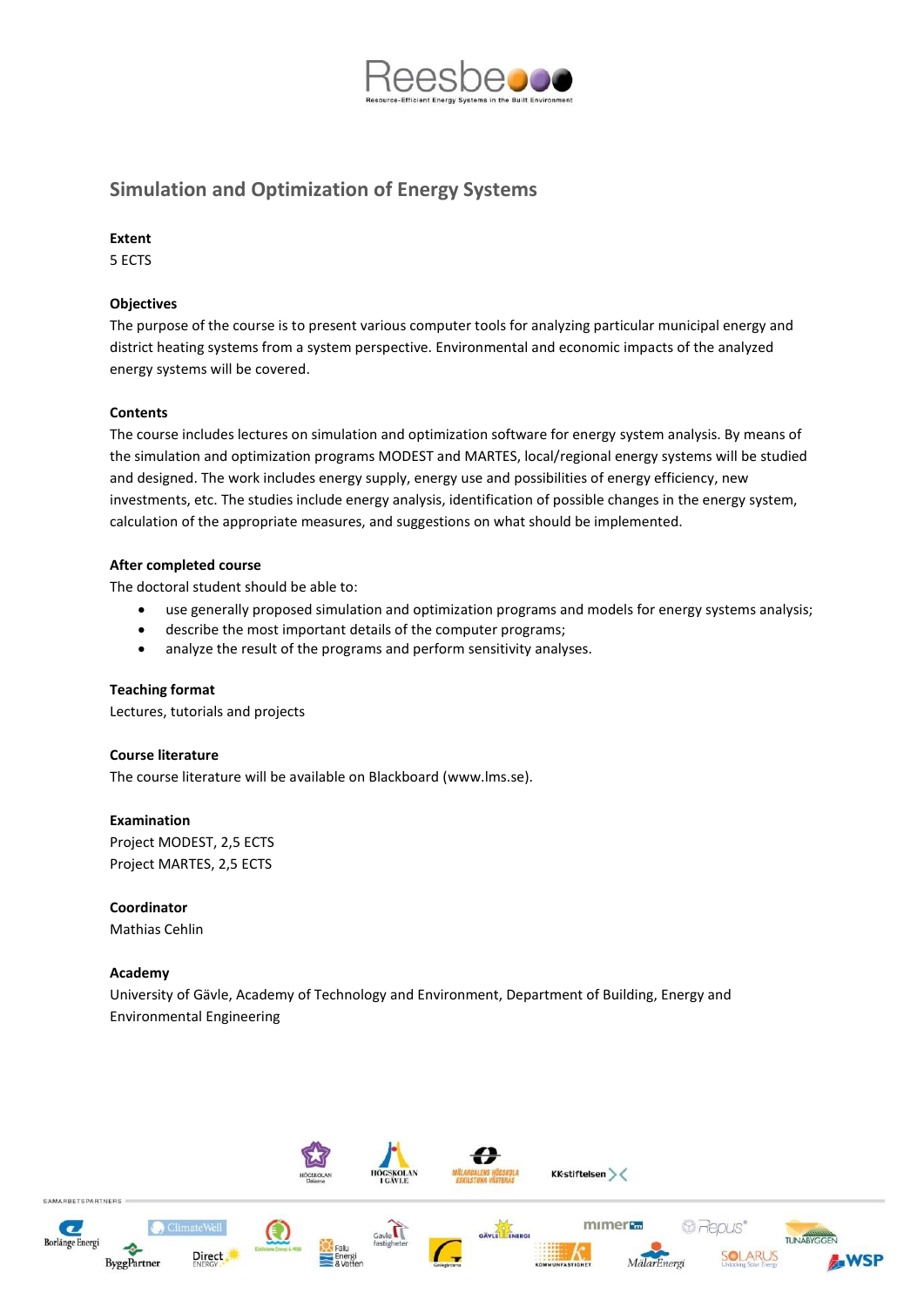

# **Design of Solar Thermal Systems**

# **Extent**

6 ECTS

# **Objectives**

The course aims to provide a practical understanding of solar thermal systems and components used in solar systems and also provide an understanding of how different design parameters influence the system performance and functionality. In the course, the student will, among other things, design and dimension a solar heating system. The aim is that the student after completing the course should have the ability to design effective and efficient solar installations.

# **Contents**

- Thermal heat storage techniques
- Components of the solar system
- Thermosyphon, integrated collector/storage systems
- Operation and characteristics of different types of solar systems: large/small; hot water/combi systems/swimming pool; collector array; short term/interseasonal storage
- Operation and control strategies
- Calculation of thermal load
- Simulation program
- Case Study

#### **After completed course**

The doctoral student should be able to:

- describe and evaluate different types of thermal loads and estimate them using mathematical models;
- calculate the storage capacity of different technologies for heat storage, explain how they work and analyze their suitability for use at given boundary conditions;
- describe the function of the main components of a thermal solar system and European standards used to evaluate them;
- dimension a solar thermal system;
- demonstrate knowledge of different methods of freezing and overheating protection in the solar system and select the most appropriate method for a specific application;
- design solar collectors in a collector array;
- use simulation tools to calculate the energy efficiency of a solar heating system, and;
- analyze the function and characteristics of different types of solar systems and evaluate the impact of various design and operational parameters on the solar system.

# **Teaching format**

Recorded lectures, laboratory work (on campus), exercises, homework, and seminars. The course is given in English.

#### **Course literature**

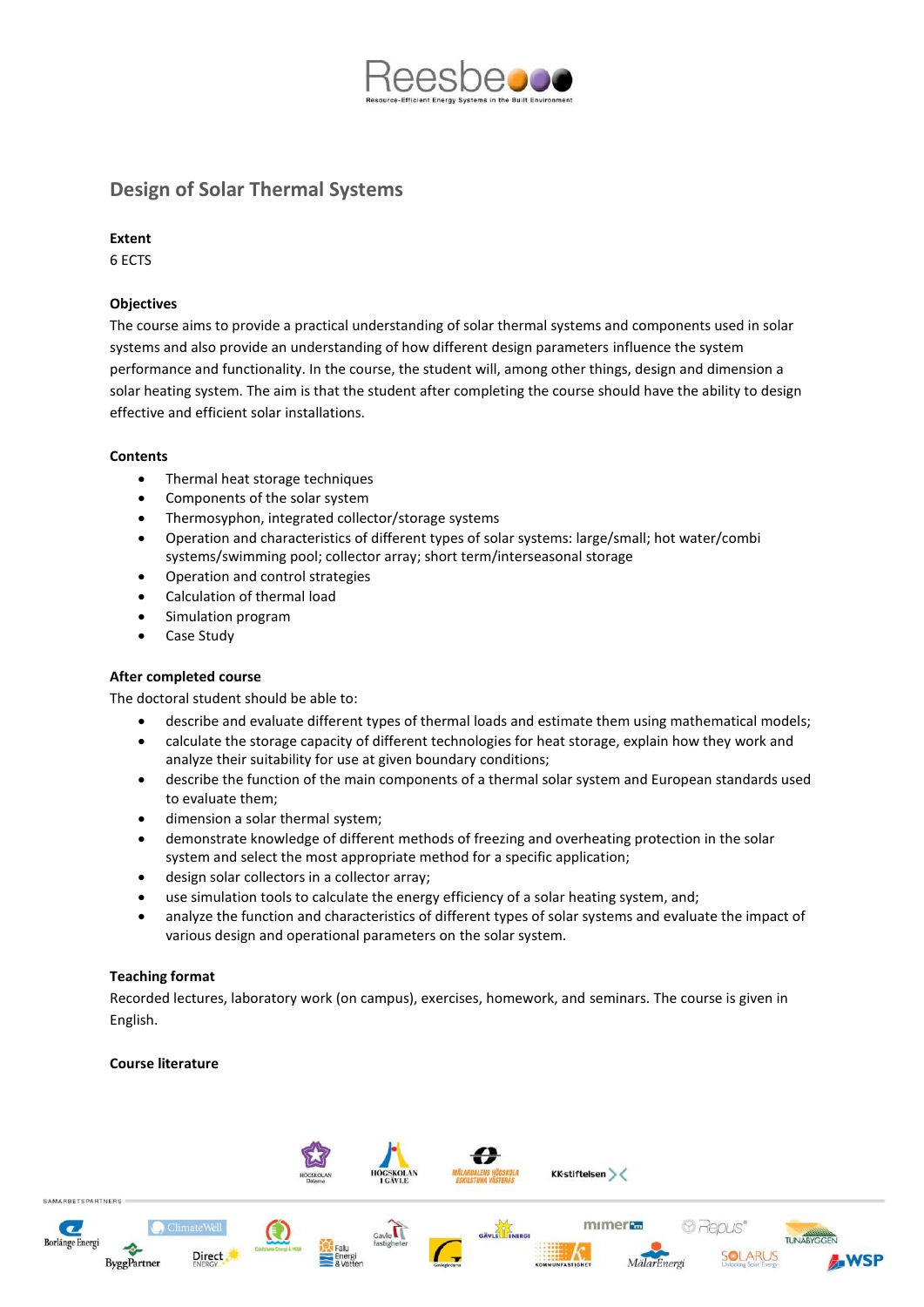

- Duffiee, John A., Beckman, William A. (2006) Solar engineering of thermal processes. 3rd ed. Hoboken, NJ: Wiley. (908 s). ISBN 0-471-69867-9
- Compendium from the department: Bales, C., Persson, T., Fiedler, F. Perers, B. Zinko, H. Solar heating systems and storage compendium, SERC, Högskolan Dalarna

#### **Examination**

Written exam and lab 2 ECTS (U, G, VG) Homework 4 ECTS (U, G, VG)

# **Coordinator**

Tomas Persson

#### **Academy**

Dalarna University, School of Technology and Society, Energy and Environmental Technology

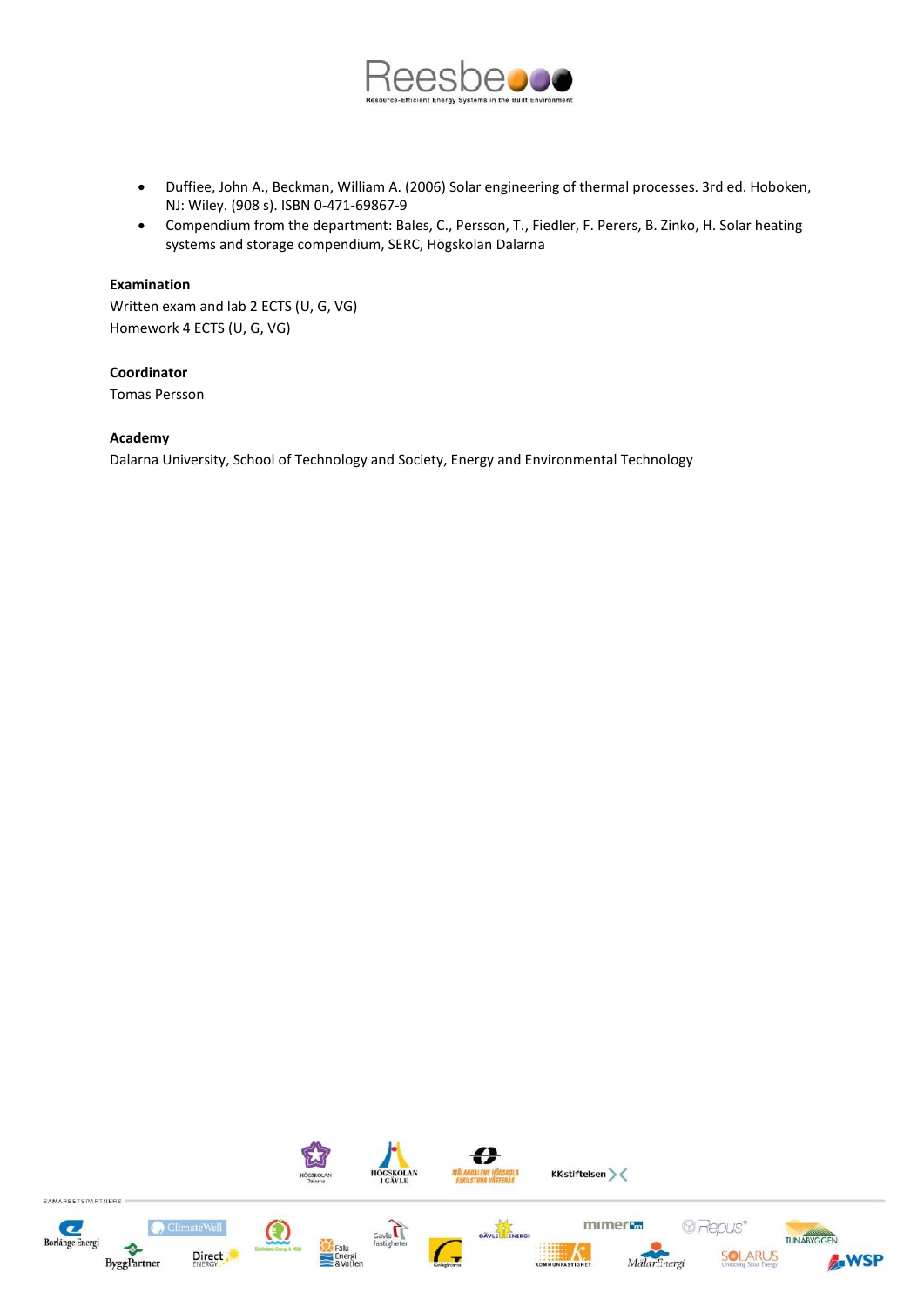

# **Design of PV and PV Hybrid Systems**

### **Extent**

5 ECTS

# **Objectives**

The course aims to provide a practical understanding of PV and hybrid systems and their components, and also provide an understanding of how different design parameters influence the system performance and functionality. In the course, the student will, among other things, design and dimension a PV or hybrid system. The goal is that the student after completing the course should have the ability to design effective and efficient PV and hybrid systems.

# **Contents**

The course covers electricity generation with solar cells in grid-connected and stand-alone systems and in hybrid systems where other types of generators, particularly wind power and diesel generators are included. The studies include the design, measurement and performance evaluation of components and complete systems. Simulations and design studies with computer programs PVsyst and Homer are included in system studies, concluding with systems analysis and evaluation. The course also includes elements of design of plants.

# **After completed course**

The doctoral student should be able to:

- make the selection of components of PV and hybrid systems for electricity generation;
- describe the main types and concepts of PV and hybrid systems;
- independently dimension PV and hybrid systems based on basic design methods and calculations;
- use computer software for the design, optimization, and performance studies of common types of PV and hybrid systems;
- critically analyze and evaluate design and performance of components and complete PV and hybrid systems, and;
- describe the environmental and market economics of PV and hybrid systems.

#### **Teaching format**

Lectures, exercises, and project

#### **Course literature**

- Deutsche Gesellschaft für Sonnenenergie. (2007) Planning and installing photovoltaic systems: a guide for installers, architects, and engineers. 2 uppl. Earthscan. ISBN 1844074420
- Green, M. A., Watt, M. E., Wenham, S. R., Corkish, R. (2007) Applied photovoltaics. 2 uppl. London: Earthscan. (323 s). ISBN 978-1-84407-401-3

## **Examination**

Written assignments of the project 2,5 ECTS (U, G) Written exam 2,5 ECTS (U, 3, 4, 5)

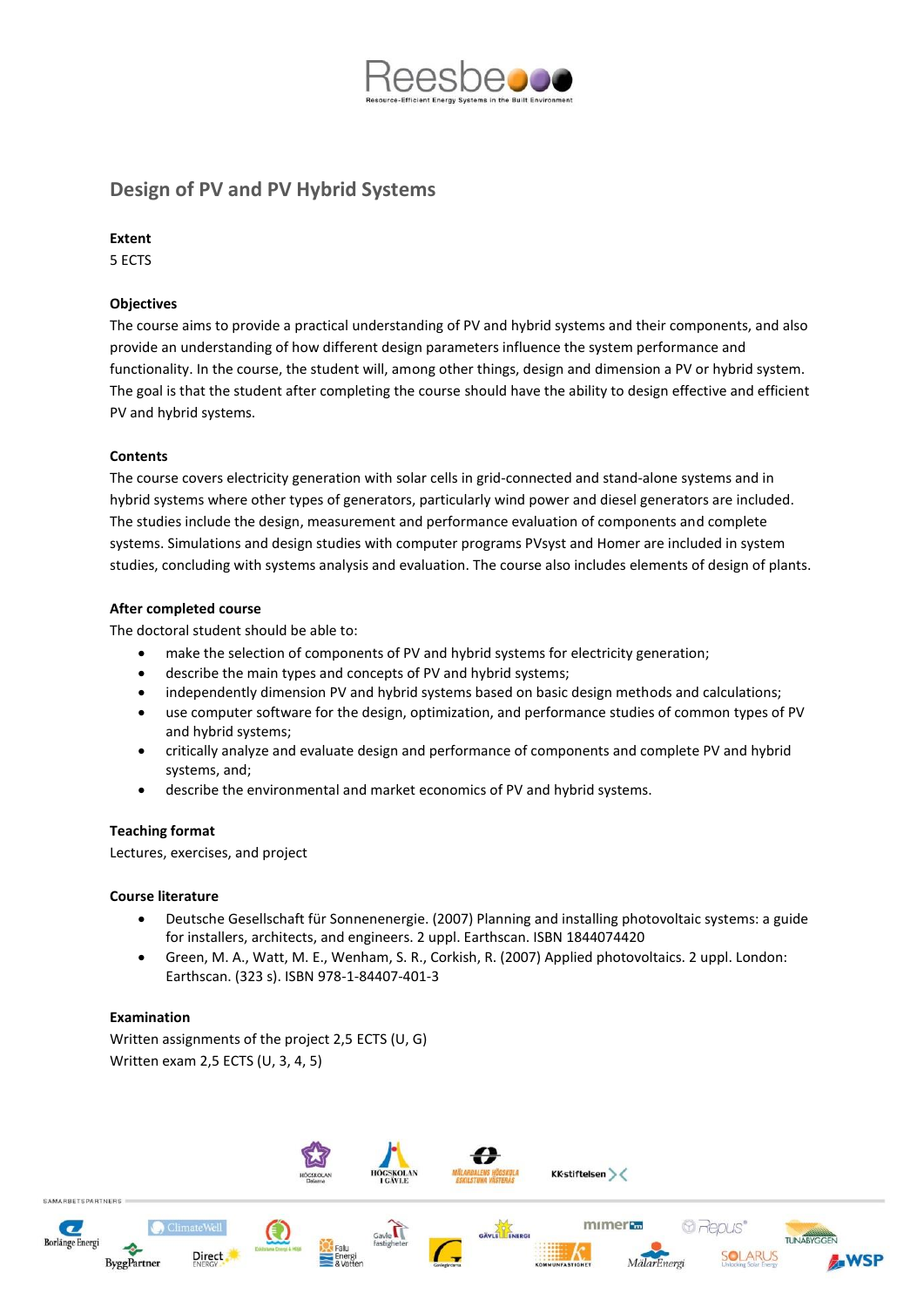

# **Coordinator**

Frank Fiedler

# **Academy**

Dalarna University, School of Technology and Society, Energy and Environmental Technology

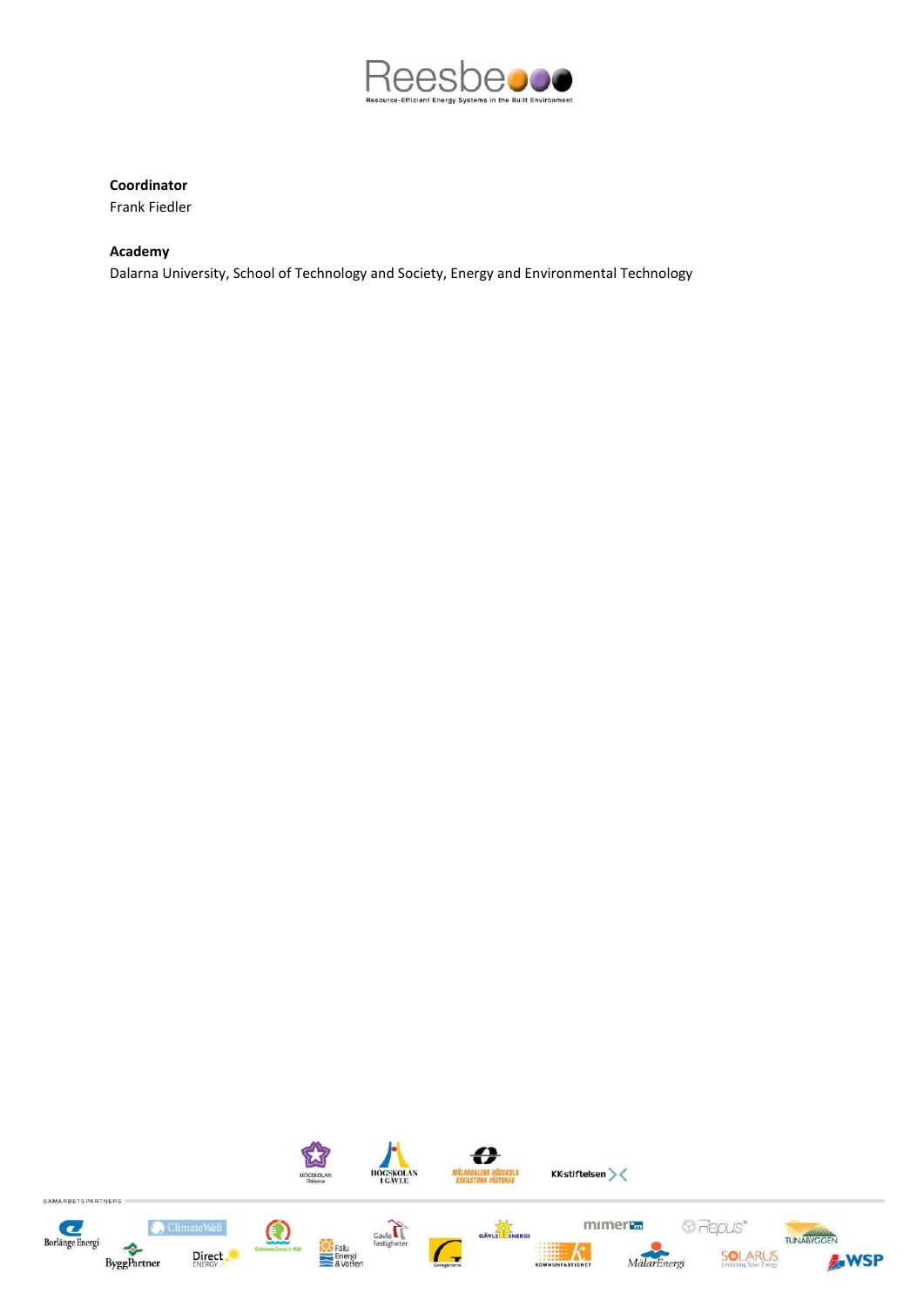

# **Sustainable Innovation Processes and Systems**

#### **Extent**

7,5 ECTS

# **Objectives**

This course focuses on concepts and methods for developing and managing sustainable innovation processes both within organisations and in collaboration between organisations.

# **Contents**

Theories on sustainable innovation processes and systems:

- types of innovation and innovation processes;
- innovation management;
- technology strategies;
- sustainable innovation: continuous innovation and innovation driven by sustainability;
- knowledge in integration and innovation, and;
- open innovation.

Innovation in practice:

- examples of innovation processes and systems in practice;
- regional innovation systems;
- globalization of innovation, and;
- innovators in emerging economies.

# **After completed course**

The doctoral student should be able to:

- describe, contrast and critically assess different concepts and methods for developing and managing sustainable innovation processes and systems;
- identify and analyse how sustainable innovation is applied and managed in organisations in different industries;
- apply relevant innovation concepts and methods for analysing and suggesting improvements in one organisation or a group of organisations, and;
- write a scientific paper on the topic.

### **Teaching format**

The course is based on lectures, seminars, and supervision. It is organised in four two-day seminars, which combine lectures of academics and practitioners with analysis of literature. Prior to the seminars the student provides an analysis of the recommended literature. The final paper is presented and defended at a concluding literature seminar. The student is also active as opponent in this seminar.

#### **Course literature**

A literature list is provided at course start.

#### **Examination**

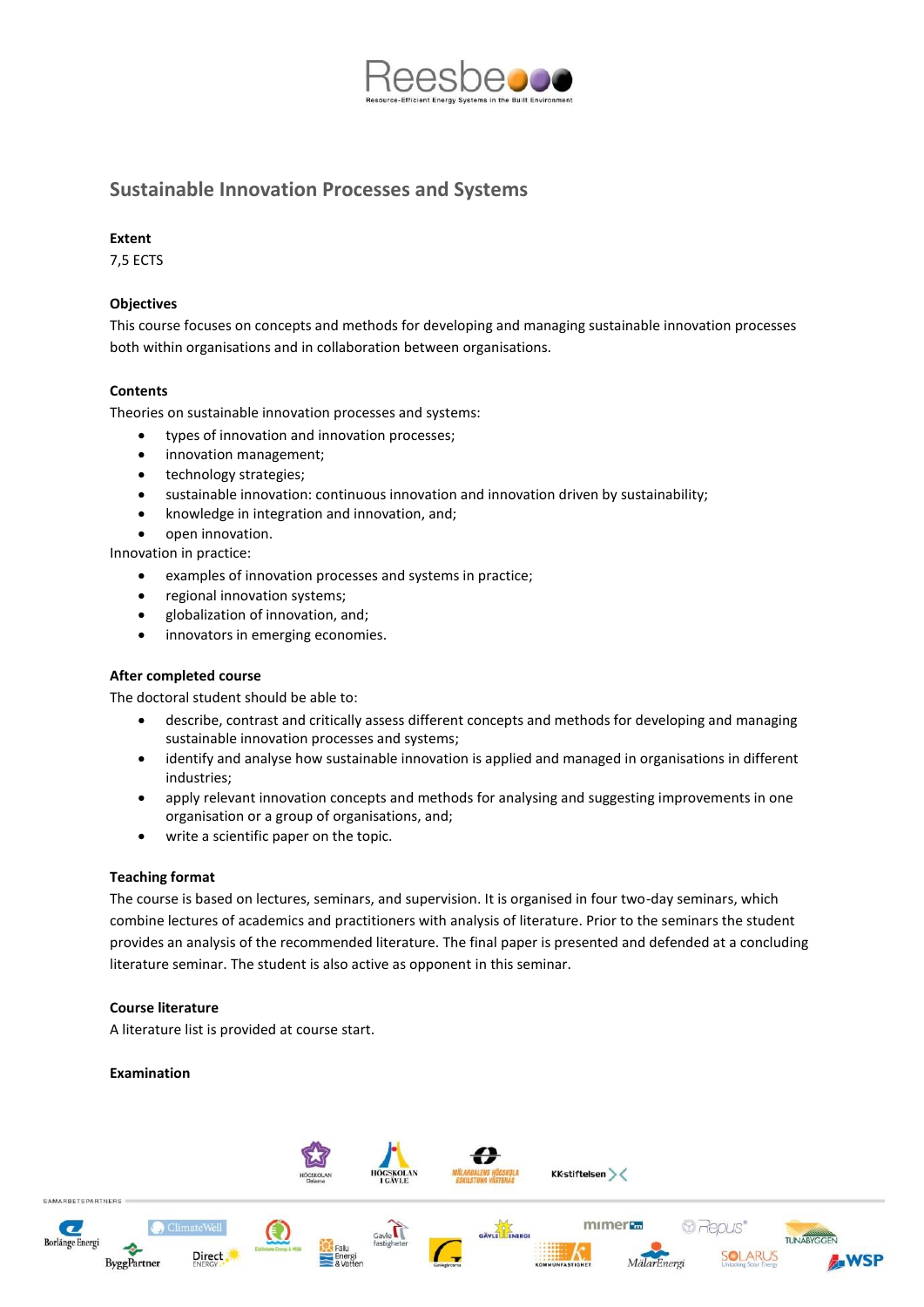

Literature reviews and active participation in seminars, 3 ECTS (A, B, C, D, E, and F (FX)) Final paper including presentation and opposition, 4,5 ECTS (A, B, C, D, E, and F (FX))

# **Coordinator**

Lars Bengtsson

#### **Academy**

University of Gävle, Academy of Technology and Environment, Department of Industrial Development, IT and Land Management